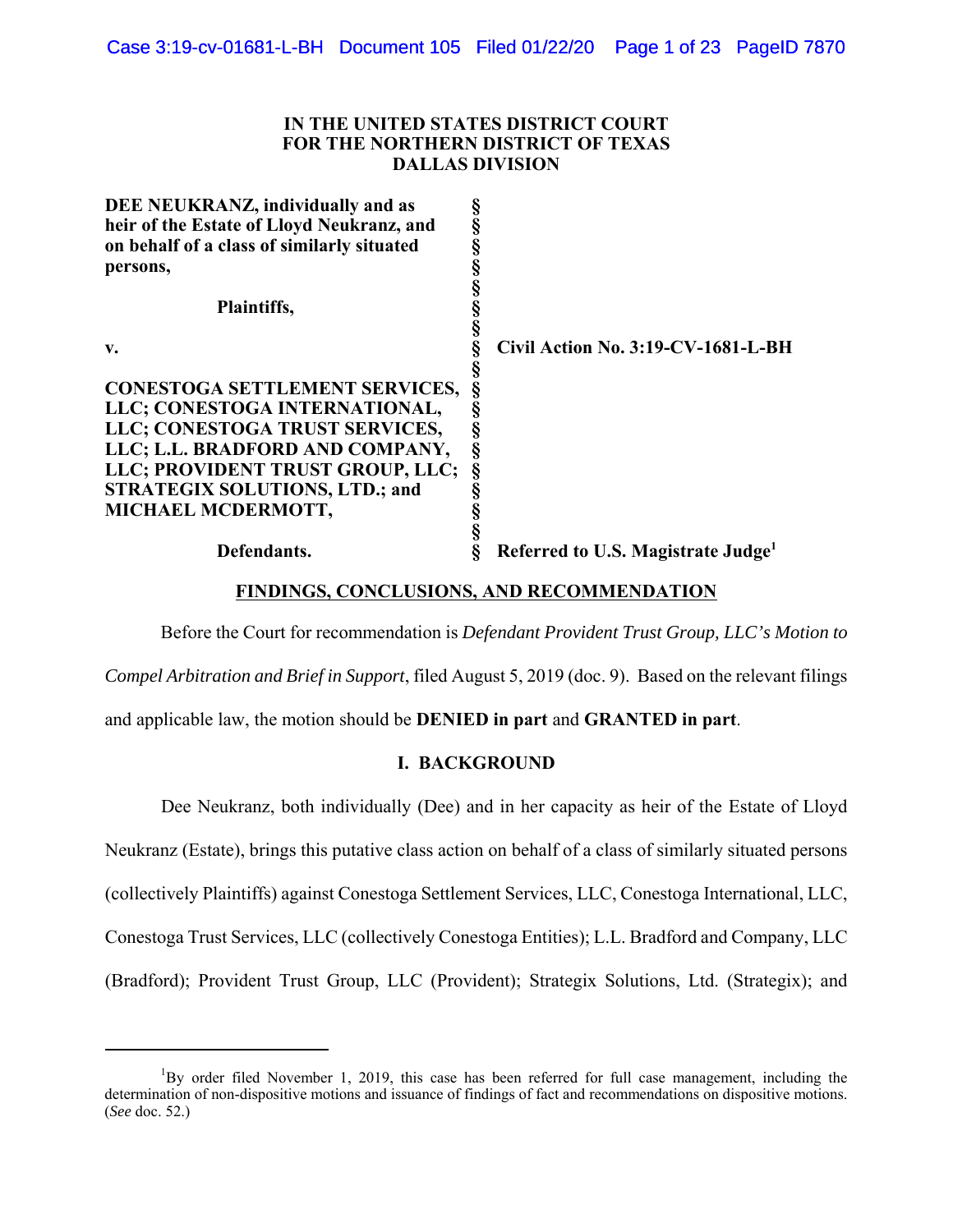Michael McDermott (McDermott) (collectively Defendants). (docs.  $1-4$ ,  $21.$ )<sup>2</sup>

### **A. Factual Background**

On or about October 8, 2013, Lloyd William Neukranz executed an application to open a traditional Individual Retirement Account (IRA) with Provident and transferred \$770,000 to it to fund the IRA. (docs. 23 at 9; 23-3; 23-4.) The application incorporates terms and conditions from a separate custodial account agreement, which provides in relevant part that "[t]his Agreement is subject to all applicable federal laws and regulations and shall be interpreted, construed, and enforced in accordance with and governed by the **laws of the state of Nevada without giving effect to any conflict of law** provisions, and each party hereby submits to the exclusive personal jurisdiction, and waives all objections as to venue for the enforcement of any provision of this Agreement, in the state and federal courts situated in Clark County, Nevada." (doc. 23-4 at 7 (bolded-type original)). Contemporaneously executed with the application was the Direction of Investment - Policy Purchase, which directed Provident to invest the \$770,000 with Conestoga Settlement Services, LLC. (doc. 23-3 at 10.) Provident used the funds to invest in eleven Conestoga life settlement contracts in Mr. Neukranz's name. (doc. 23 at 9.)

On February 23, 2019, Mr. Neukranz passed away, (doc. 23-6 at 39), and on April 1, 2019, Provident sent Dee a letter informing her that "[a]s the sole designated beneficiary and spouse of Lloyd W. Neukranz," her options with respect to his IRA account were to (1) assume the account as her own by opening a new IRA account under her own name; (2) distribute the account; or (3) disclaim the assets in the account (*id.* at 2). Plaintiffs allege that "the only option that did not involve

 $2$ Citations to the record refer to the CM/ECF system page number at the top of each page rather than the page numbers at the bottom of each filing.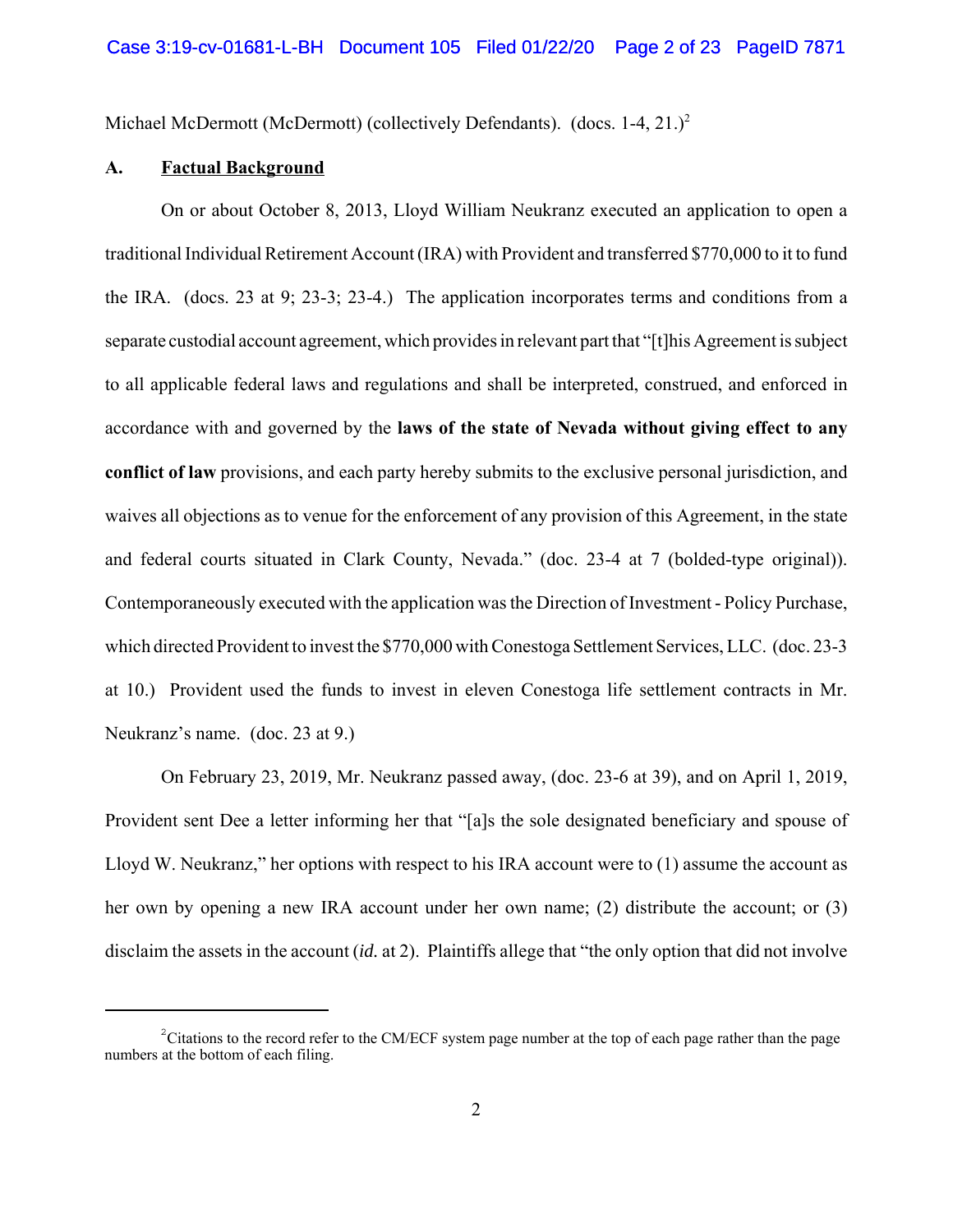paying taxes or forfeiting assets" required Dee "to open her own, personal 'traditional account' (IRA)

with Provident and then complete paperwork to transfer [Mr. Neukranz's] IRA assets to Dee's IRA."

(*Id.* at 10.)

On April 7, 2019, Dee executed a Traditional IRA Application (Application) to open her own

personal IRA with Provident. (doc. 10 at 24-27.) Section 9 of the Application, titled "IRA Owner

Agreement and Authorization" and immediately preceding Dee's signature, provides:

I understand the eligibility requirements for the type of IRA deposit I am making and I state that I do qualify to make the deposit. I have received a copy of the Application, the IRA Custodial Account Agreement, Disclosure Statement, Fee Schedule, and Financial Disclosure. I understand that the terms and conditions that apply to this IRA are contained in this Application and the Custodial Account Agreement. I agree to be bound by those terms and conditions. Within seven days from the date I open this IRA I may revoke it without penalty by mailing or delivering a written notice to the Custodian. I assume complete responsibility for 1) determining that I am eligible for an IRA each year I make a contribution, 2) ensuring that all contributions I make are within the limits set forth by the tax laws, and 3) the tax consequences of any contribution (including rollover contributions) and distributions.

(*Id.* at 27).

Section 8.07 of the referenced Custodial Account Agreement (Custodial Agreement) is titled

"Arbitration" and provides:

Any dispute, claim or controversy arising out of, in connection with or relating to the performance of this agreement or its termination, including the determination of the scope or applicability of this agreement to arbitrate, will be resolved by binding arbitration before a single arbitrator in the state of our principal place of business, in accordance with the Commercial Arbitration Rules of the American Arbitration Association (the 'AAA'). To the extent that any of the provisions of this agreement conflict with the [sic] any AAA rules, the express provisions of this agreement will apply. The arbitrator will be a practicing attorney or retired judge with experience with Individual Retirement Accounts and the other subject matter(s) of the claim. The arbitrator's award will be final and binding on the parties, and judgment rendered thereon may be entered in any court having jurisdiction. The arbitration proceedings and arbitrator's award will be maintained by the parties and arbitrator as strictly confidential, except as is otherwise required by court order, or as is necessary to confirm, vacate or enforce the award, and for disclosure in confidence to the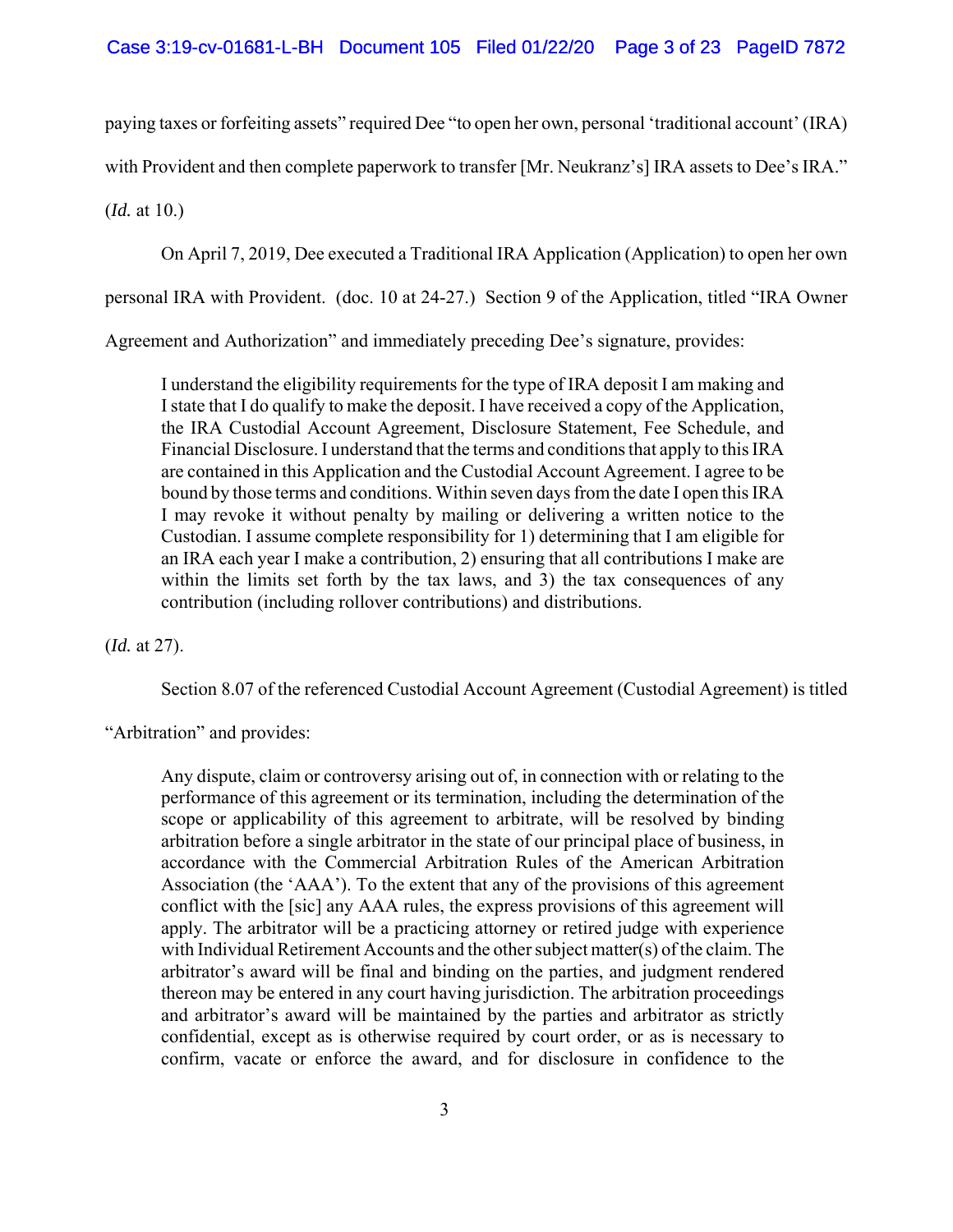following representatives of a party that have a need to know and agree to keep such information confidential: attorneys, tax advisors and senior management. BY AGREEING TO THIS ARBITRATION PROVISION, YOU AND WE ARE GIVING UP THE RIGHT TO SUE EACH OTHER IN COURT, INCLUDING THE RIGHT TO A TRIAL BY JURY.

(*Id.* at 10 (capitalization original)).

The Custodial Agreement also states that "[i]f it is necessary to apply any state law to interpret

and administer this agreement, the law of the state in which we are chartered will govern," and that

"[i]f any part of this agreement is held to be illegal or invalid, the remaining parts will not be

affected." (*Id.* at 13.) In addition, section 8.14 provides:

Amendments - We have the right to amend this agreement at any time. Any amendments we make, including those made to comply with the [Internal Revenue] Code and related regulations, does not require your consent. You will be deemed to have consented to any other amendment unless, within 30 days from the date we send the amendment, you notify us in writing that you do not consent.

(*Id.*)

### **B. Procedural History**

On June 4, 2019, Plaintiffs filed this putative nationwide class action against Defendants in the 160th District Court of Dallas County, Texas, asserting causes of action for aiding and abetting, common law fraud, fraud by non-disclosure, civil conspiracy, breach of fiduciary duty, and violations of the Texas Theft Liability Act (TTLA), Texas Civil Practice and Remedies Code §§ 134.002-003. (doc.1-4.) On July 15, 2019, Provident removed this action to federal court under the Class Action Fairness Act of 2005 (CAFA), 28 U.S.C. §§ 1332(d) and 1453(b). (*See* doc. 1.)

On August 5, 2019, before any other motions or discovery requests were filed, Provident moved to compel arbitration. (doc. 9.) On August 30, 2019, a Texas probate court admitted Mr. Neukranz's will to probate, opened his estate for administration, and formally designated Dee as the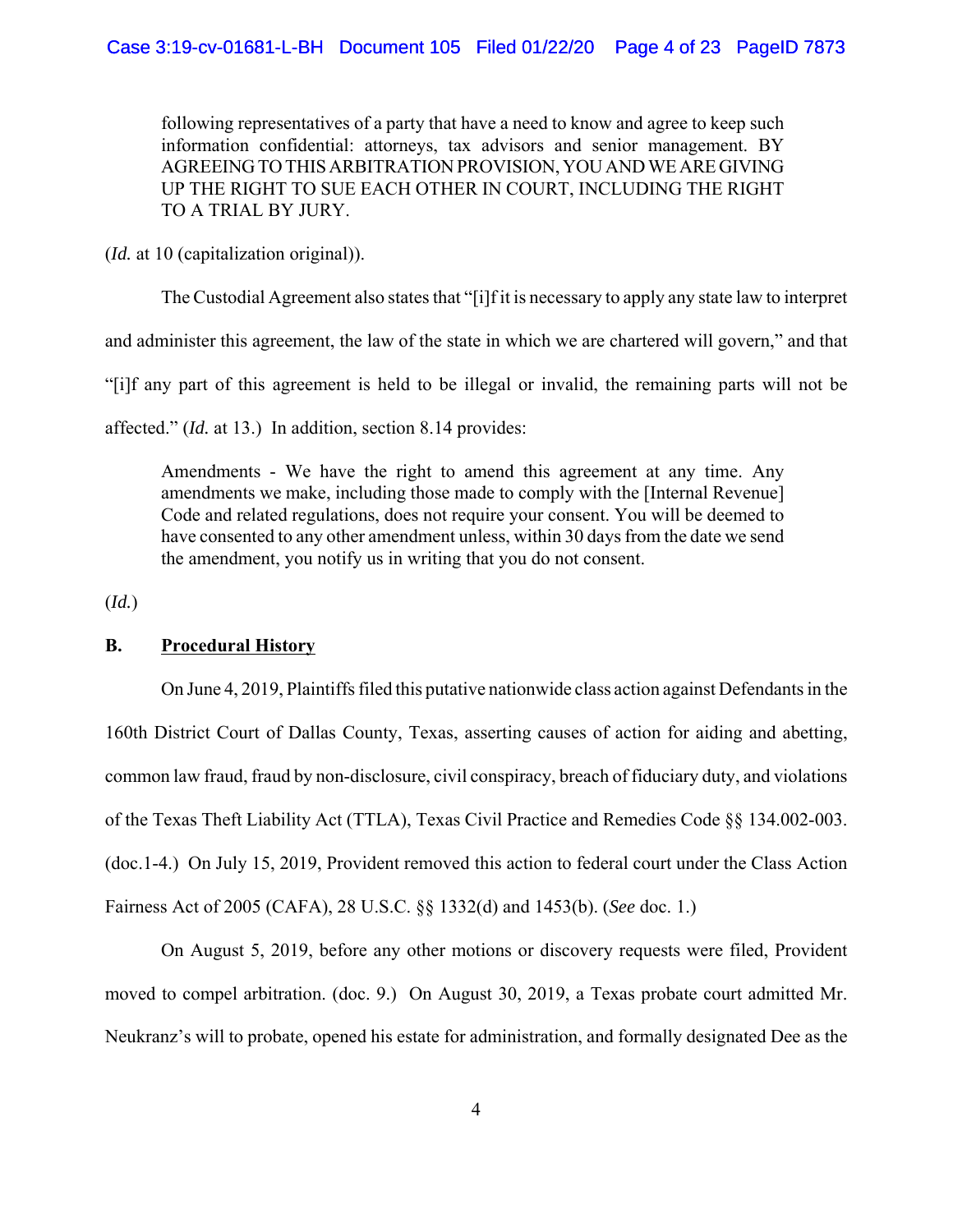independent representative. (docs. 23-8, 23-9.) On September 6, 2019, Plaintiffs filed their response to the motion to compel arbitration and a first amended complaint. (docs. 21, 23.) The first amended complaint added a conversion claim and abandoned the three aiding and abetting claims. (*See* doc. 21.) Plaintiffs now assert claims against Defendants for breach of fiduciary duty, conversion, civil conspiracy, and violations of the TTLA, and the Estate asserts separate claims for fraud and fraud by non-disclosure. (*Id.* at 44-60.) They seek monetary damages, financial accounting, and other declaratory relief. (*Id.* at 60-64.) On September 20, 2019, Provident filed its reply in support of its motion to compel. (doc. 26.)

### **II. FEDERAL ARBITRATION ACT**

The Federal Arbitration Act (FAA) provides that "a written agreement to arbitrate in any contract involving interstate commerce or a maritime transaction 'shall be valid, irrevocable, and enforceable, save upon such grounds as exist at law or in equity for the revocation of any contract.'" *Volt Info. Scis., Inc. v. Bd. of Trustees of Leland Stanford Junior Univ.*, 489 U.S. 468, 474 (1989) (quoting 9 U.S.C. § 2). It "embodies the national policy favoring arbitration." *Buckeye Check Cashing, Inc. v. Cardegna*, 546 U.S. 440, 443 (2006). The FAA provides "for orders compelling arbitration when one party has failed or refused to comply with an arbitration agreement." *EEOC v. Waffle House, Inc*., 534 U.S. 279, 289 (2002) (citing 9 U.S.C. §§ 3-4.) A court may not compel arbitration under the FAA until it is "satisfied that the making of the agreement for arbitration or the failure to comply therewith is not in issue."  $9 \text{ U.S.C } \S 4$ .

Courts in the Fifth Circuit employ a two-step inquiry when determining a motion to compel arbitration under the FAA. *See Fleetwood Enters*., *Inc. v. Gaskamp*, 280 F.3d 1069, 1073 (5th Cir. 2002) (citing *Mitsubishi Motors Corp*. *v. Soler Chrysler-Plymouth, Inc.*, 473 U.S. 614, 626 (1985)).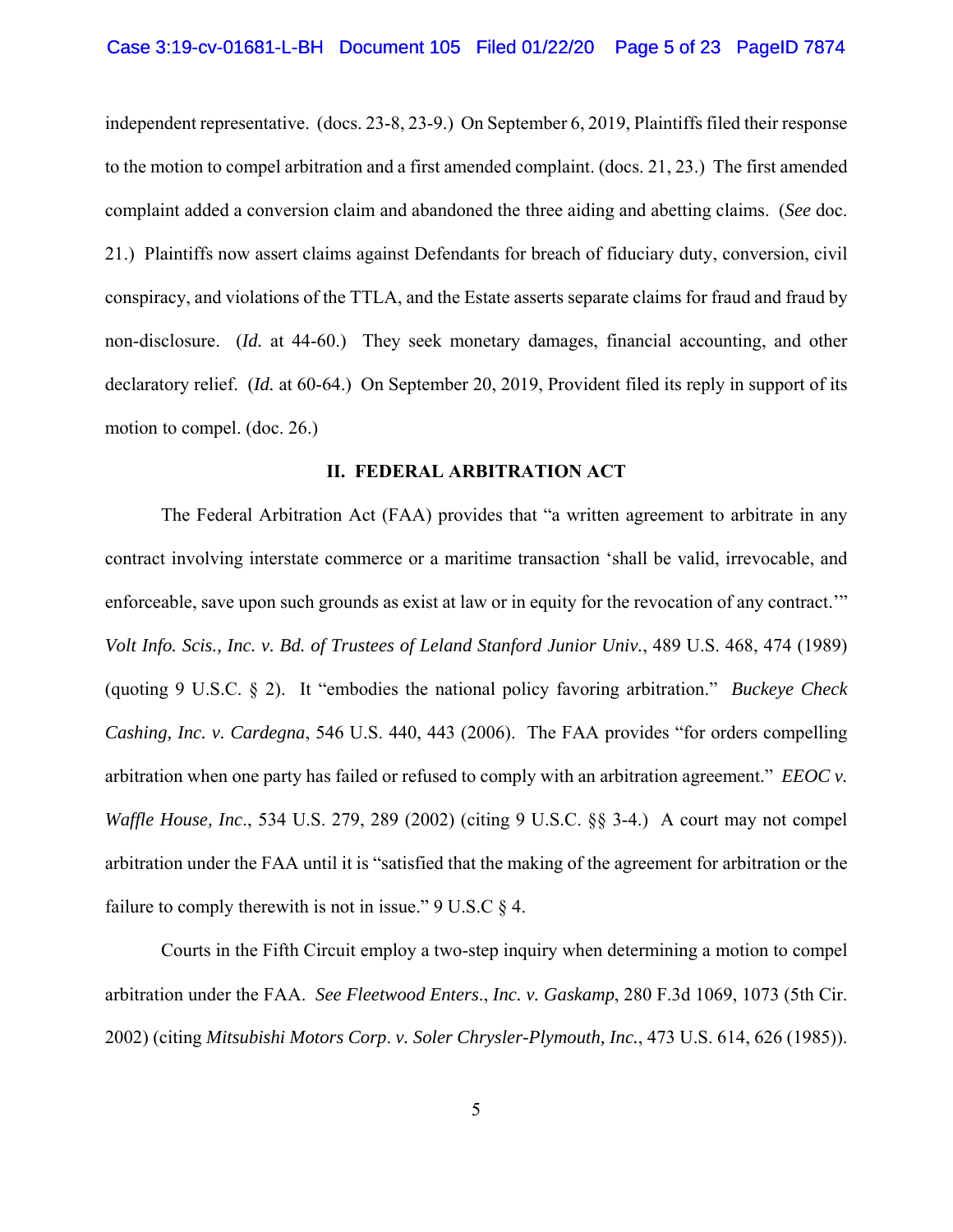### Case 3:19-cv-01681-L-BH Document 105 Filed 01/22/20 Page 6 of 23 PageID 7875

The first step is to determine whether the parties agreed to arbitrate the dispute at issue. *Webb v. Investacorp., Inc.*, 89 F.3d 252, 258 (5th Cir. 1996) (per curiam). The second step is to determine "whether legal constraints external to the parties' agreement foreclosed the arbitration of those claims." *Safer v. Nelson Fin. Grp., Inc.*, 422 F.3d 289, 294 (5th Cir. 2005) (quoting *Webb*, 89 F.3d at 258); *accord OPE Int'l LP v. Chet Morrison Contractors, Inc.*, 258 F.3d 443, 445-46 (5th Cir. 2001) (per curiam) (citing *Mitsubishi*, 473 U.S. at 628.)."Only if the court finds there is an agreement to arbitrate does it consider the second step of whether any legal constraints render the claims nonarbitrable." *Edwards v. Conn Appliances, Inc.*, No. 3:14-CV-3529-K, 2015 WL 1893107, at \*2 (N.D. Tex. Apr. 24, 2015) (citing *Webb*, 89 F.3d at 258).

In determining whether the parties agreed to arbitrate the dispute at issue, courts must consider "(1) whether there is a valid agreement to arbitrate between the parties; and (2) whether the dispute in question falls within the scope of that arbitration agreement." *Safer*, 422 F.3d at 294 (citations omitted); *accord Webb*, 89 F.3d at 258. In light of the strong federal policy favoring arbitration, "the Supreme Court has held that 'any doubts concerning the scope of arbitrable issues should be resolved in favor of arbitration.'" *Safer*, 422 F.3d at 294 (quoting *Moses H. Cone Mem. Hosp. v. Mercury Constr. Corp.*, 460 U.S. 1, 24-25 (1983)). This presumption "does not apply to the determination of whether there is a valid agreement to arbitrate between the parties,'" however. *Will-Drill Res., Inc. v. Samson Res. Co.*, 352 F.3d 211, 214 (5th Cir. 2003) (quoting *Fleetwood Enters. Inc. v. Gaskamp*, 280 F.3d 1069, 1073 (5th Cir. 2002)).

### **III. APPLICABLE STANDARD**

"While the two-step inquiry used to consider a motion to compel arbitration under the FAA is well-settled, 'the [Fifth] Circuit has never discussed the appropriate standard for a district court to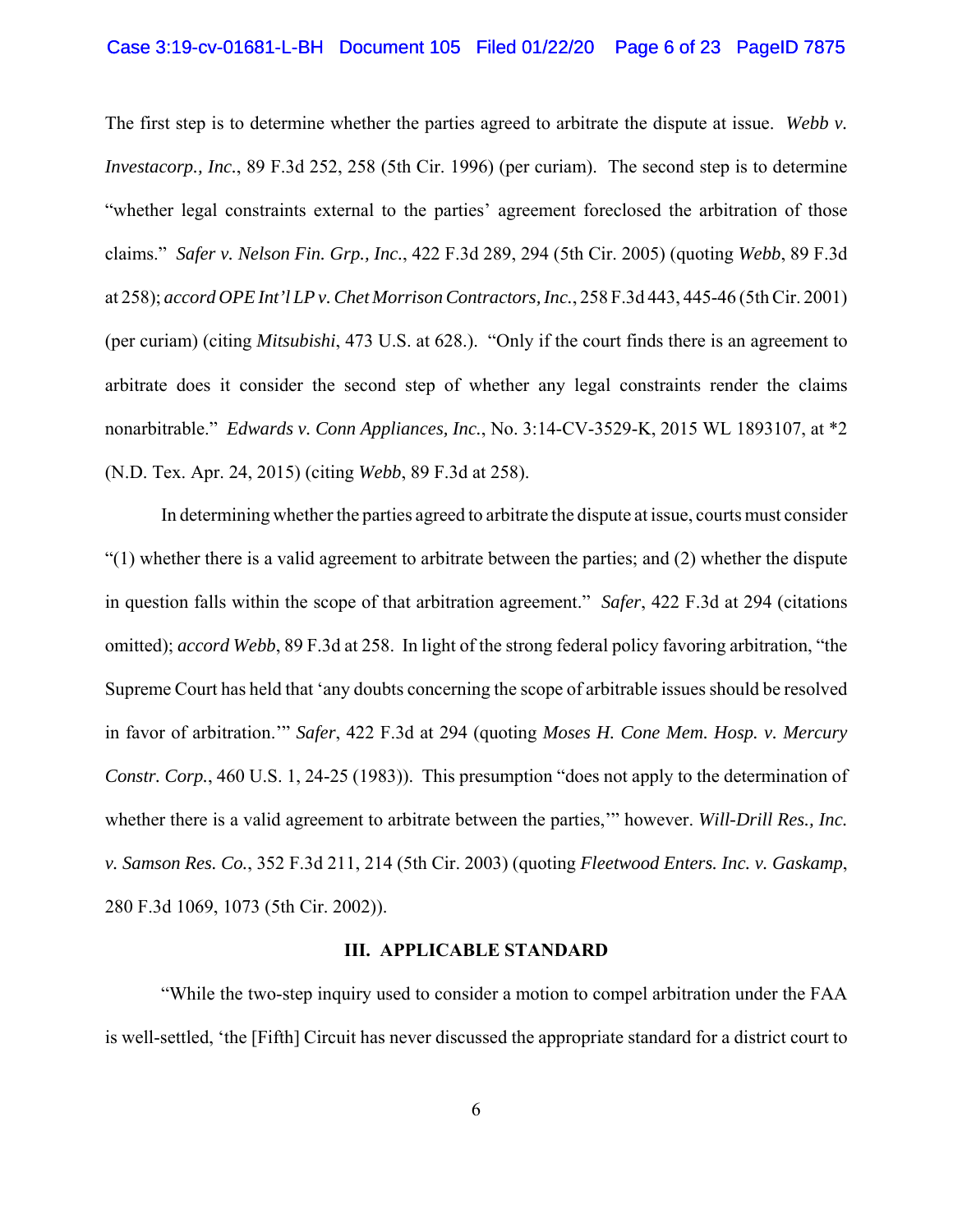apply when considering a motion to stay or compel arbitration.'" *Jackson v. Royal Caribbean Cruises, Ltd.*, 389 F. Supp. 3d 431, 443 (N.D. Tex. 2019) (quoting *Rain CII Carbon, LLC v. ConocoPhillips Co.*, No. CIVA 09-4169, 2010 WL 148292, at \*3 (E.D. La. Jan. 11, 2010), and citing *Grant v. House of Blues New Orleans Restaurant Corp.*, No. CIV.A. 10-3161, 2011 WL 1596207, at \*2 (E.D. La. Apr. 27, 2011)). *Jackson* noted that "'[t]he majority of other circuits apply a summary judgment-like standard, giving deference to the claims of the non-movant.'" *Id.* (quoting *Rain CII Carbon*, 2010 WL 148292, at \*3 (citing *Clutts v. Dillard's, Inc.*, 484 F. Supp.2d 1222, 1224 (D. Kan. 2007)), and citing *Grant*, 2011 WL 1596207, at \*2-4 (collecting cases using summary judgment standard on motion to compel arbitration).<sup>3</sup> District courts in this circuit have also considered motions to compel arbitration under the summary judgment standard. *See id.*; *see also Rain CII Carbon*, 2010 WL 148292, at \*3; *Rocha v. Macy's Retail Holdings, Inc.*, No. EP-17-CV-73-PRM, 2017 WL 4399575, at \*2 (W.D. Tex. Oct. 3, 2017) ("Similar to a motion for summary judgment, and subject to the same evidentiary standards, the party alleging an arbitration agreement must present summary proof that the dispute is subject to arbitration ... and the party resisting arbitration may contest the opponent's proof or present evidence supporting the elements of a defense to enforcement." (citation omitted)). "The courts that

<sup>&</sup>lt;sup>3</sup> See, e.g., BOSC, Inc. v. Board of County Commissioners of County of Bernalillo, 853 F.3d 1165, 1177 (10th Cir. 2017) (citing *Hancock v. Am. Tel. & Tel. Co.*, 701 F.3d 1248, 1261 (10th Cir. 2012) (applying the similar framework of "summary judgment practice" when considering a motion to compel arbitration)); *Nicosia v. Amazon.com, Inc.*, 834 F.3d 220, 229 (2d Cir. 2016) (quoting *Bensadoun v. Jobe–Riat,* 316 F.3d 171, 175 (2d Cir. 2003) (explaining that courts deciding motions to compel apply a "standard similar to that applicable for a motion for summary judgment")); *Guidotti v. Legal Helpers Debt Resolution, LLC*, 716 F.3d 764, 774 (3d Cir. 2013) (explaining that where "the non-movant has come forward with enough evidence in response to the motion to compel arbitration to place the question in issue," the Rule 56 summary judgment standard applies); *Magnolia Capital Advisors, Inc. v. Bear Stearns & Co.*, 272 F. App'x 782, 785 (11th Cir. 2008) (citing *Par–Knit Mills, Inc. v. Stockbridge Fabrics Co.*, 636 F.2d 51, 54 n. 9 (3d Cir.1980) (applying "summary judgment standard in deciding what is sufficient evidence to require a trial on the issue of whether there was an agreement to arbitrate")); *Tinder v. Pinkerton Sec.*, 305 F.3d 728, 735 (7th Cir. 2002) (applying the standard required of a party opposing summary judgment under Rule 56 to the evidentiary standard a party seeking to avoid compelled arbitration must meet); *Three Valleys Mun. Water Dist. v. E.F. Hutton & Co., Inc.*, 925 F.2d 1136, 1141 (9th Cir. 1991) ("Only when there is no genuine issue of fact concerning the formation of the agreement should the court decide as a matter of law that the parties did or did not enter into such an agreement, and the court] should give to the opposing party the benefit of all reasonable doubts and inferences that may arise.").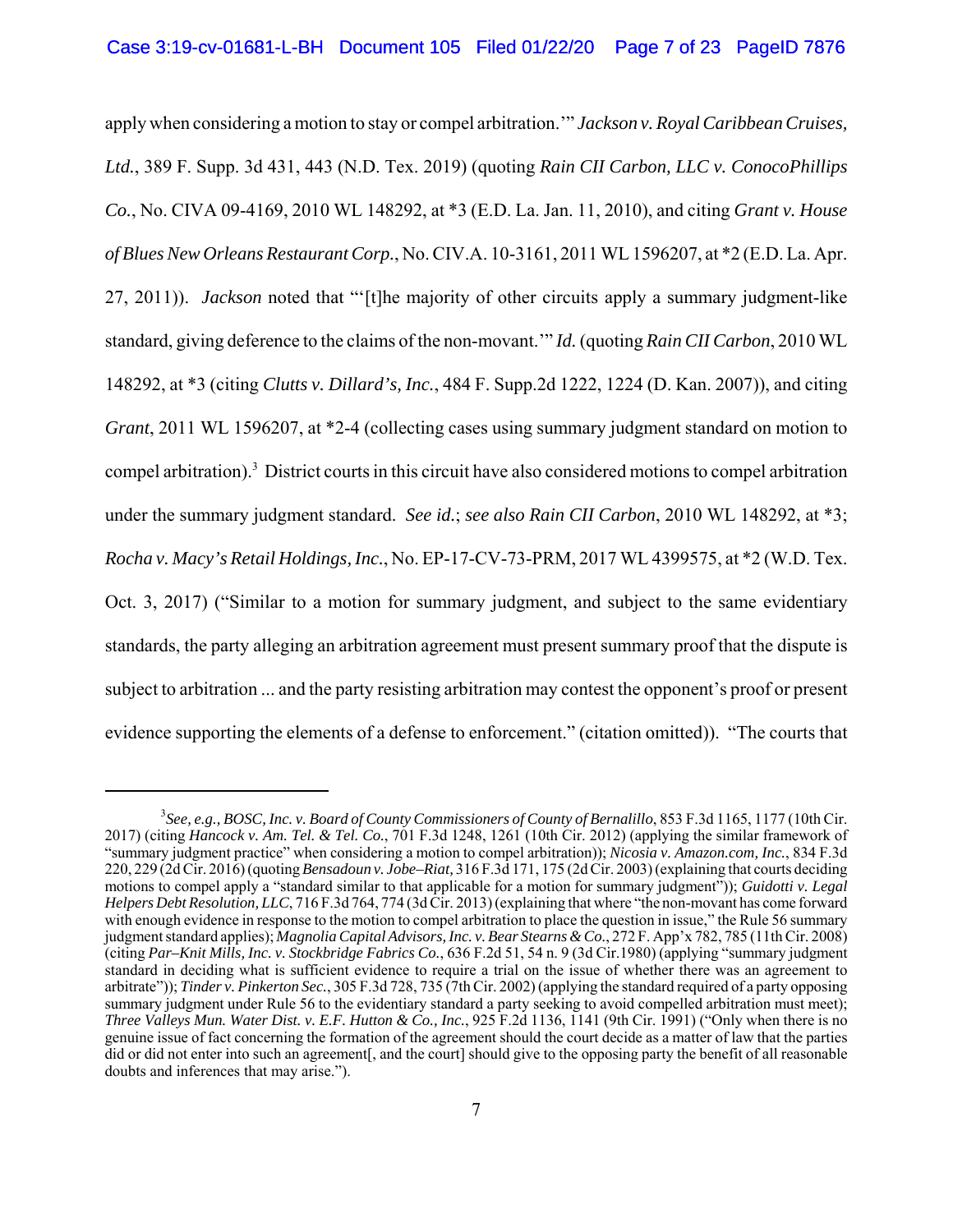### Case 3:19-cv-01681-L-BH Document 105 Filed 01/22/20 Page 8 of 23 PageID 7877

use the summary judgment standard of Fed.R.Civ.P. 56 have found it appropriate 'because the district court's order compelling arbitration is in effect a summary disposition of the issue of whether or not there had been a meeting of the minds on the agreement to arbitrate.'" *Grant*, 2011 WL 1596207, at \*3 (quoting *Century Indem. Co. v. Certain Underwriters at Lloyd's*, 584 F.3d 513, 528, 532 (3rd Cir. 2009) (quotation omitted)) (citations omitted); *see* 9 U.S.C. § 4 (a district court should not order arbitration unless it is "satisfied that the making of arbitration agreement ... is not in issue"). This Court agrees with the weight of authority and likewise applies the summary judgment standard.

Under this well-settled standard, summary judgment is appropriate when the pleadings and evidence on file show that no genuine issue exists as to any material fact and that the moving party is entitled to judgment as a matter of law. Fed. R. Civ. P. 56(a). "[T]he substantive law will identify which facts are material." *Anderson v. Liberty Lobby, Inc*., 477 U.S. 242, 248 (1986). A genuine issue of material fact exists "if the evidence is such that a reasonable jury could return a verdict for the non-moving party." *Id.*

The movant makes a showing that there is no genuine issue of material fact by informing the court of the basis of its motion and by identifying the portions of the record that reveal there are no genuine material fact issues. *Celotex Corp. v. Catrett*, 477 U.S. 317, 323 (1986). "[I]f the movant bears the burden of proof on an issue, either because he is the plaintiff or as a defendant he is asserting an affirmative defense, he must establish beyond peradventure *all* of the essential elements of the claim or defense to warrant judgment in his favor." *Fontenot v. Upjohn Co.*, 780 F.2d 1190, 1194 (5th Cir. 1986) (emphasis in original). The moving party can also meet its summary judgment burden by "pointing out to the district court that there is an absence of evidence to support the nonmoving party's case." *Celotex Corp.*, 477 U.S. at 325 (internal quotation omitted). There is "no genuine issue as to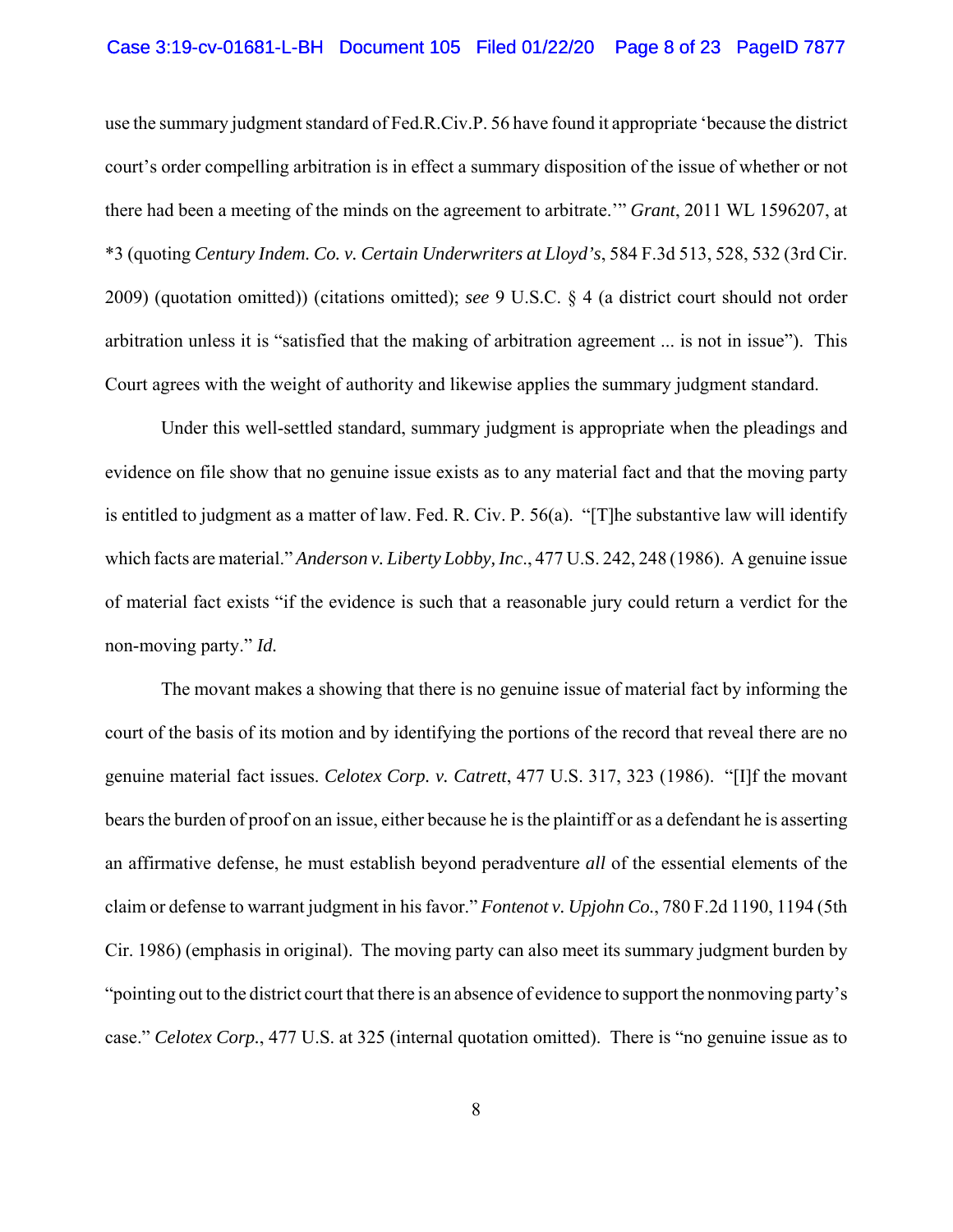### Case 3:19-cv-01681-L-BH Document 105 Filed 01/22/20 Page 9 of 23 PageID 7878

any material fact [where] a complete failure of proof concerning an essential element of the nonmoving party's case necessarily renders all other facts immaterial." *Id.* at 323.

Once the movant makes this showing, the non-movant must then direct the court's attention to evidence in the record sufficient to establish that there is a genuine issue of material fact for trial. *Celotex Corp.*, 477 U.S. at 324. It must go beyond its pleadings and designate specific facts to show the existence of a genuine issue for trial. *Id.*; *Anderson*, 477 U.S. at 249.<sup>4</sup> While all of the evidence must be viewed in a light most favorable to the motion's opponent, *Anderson*, 477 U.S. at 255 (citing *Adickes v. S.H. Kress & Co.*, 398 U.S. 144, 158-59 (1970)), neither conclusory allegations nor unsubstantiated assertions satisfy the non-movant's summary judgment burden. *Little v. Liquid Air Corp.*, 37 F.3d 1069, 1075 (5th Cir. 1994) (en banc); *Topalian v. Ehrman*, 954 F.2d 1125, 1131 (5th Cir. 1992).

When considering a motion to compel arbitration under this summary judgment framework, the moving party must first "present evidence sufficient to demonstrate an enforceable agreement to arbitrate." *Clutts*, 484 F. Supp. 2d at 1224 (citing *Oppenheimer & Co. v. Neidhardt*, 56 F.3d 352, 358 (2d Cir. 1995)). "This burden does not require the moving party to show initially that the agreement would be *enforceable*, merely that one existed." *Hines v. Overstock.com, Inc.*, 380 F. App'x 22, 24 (2d Cir. 2010) (emphasis in original). Once this burden has been met by the movant, the burden shifts to the non-movant to raise a genuine dispute of material fact regarding the existence of an agreement to arbitrate. *See Hancock,* 701 F.3d at 1261. "Just as in summary judgment proceedings, a party cannot avoid compelled arbitration by generally denying the facts upon which the right to arbitration

<sup>&</sup>lt;sup>4.</sup> The parties may satisfy their respective burdens by 'citing to particular parts of materials in the record, including depositions, documents, electronically stored information, affidavits or declarations, stipulations . . . admissions, interrogatory answers, or other materials.'" *Rooters v. State Farm Lloyds*, 428 F. App'x 441, 445 (5th Cir. 2011) (citing Fed. R. Civ. P. 56(c)(1)).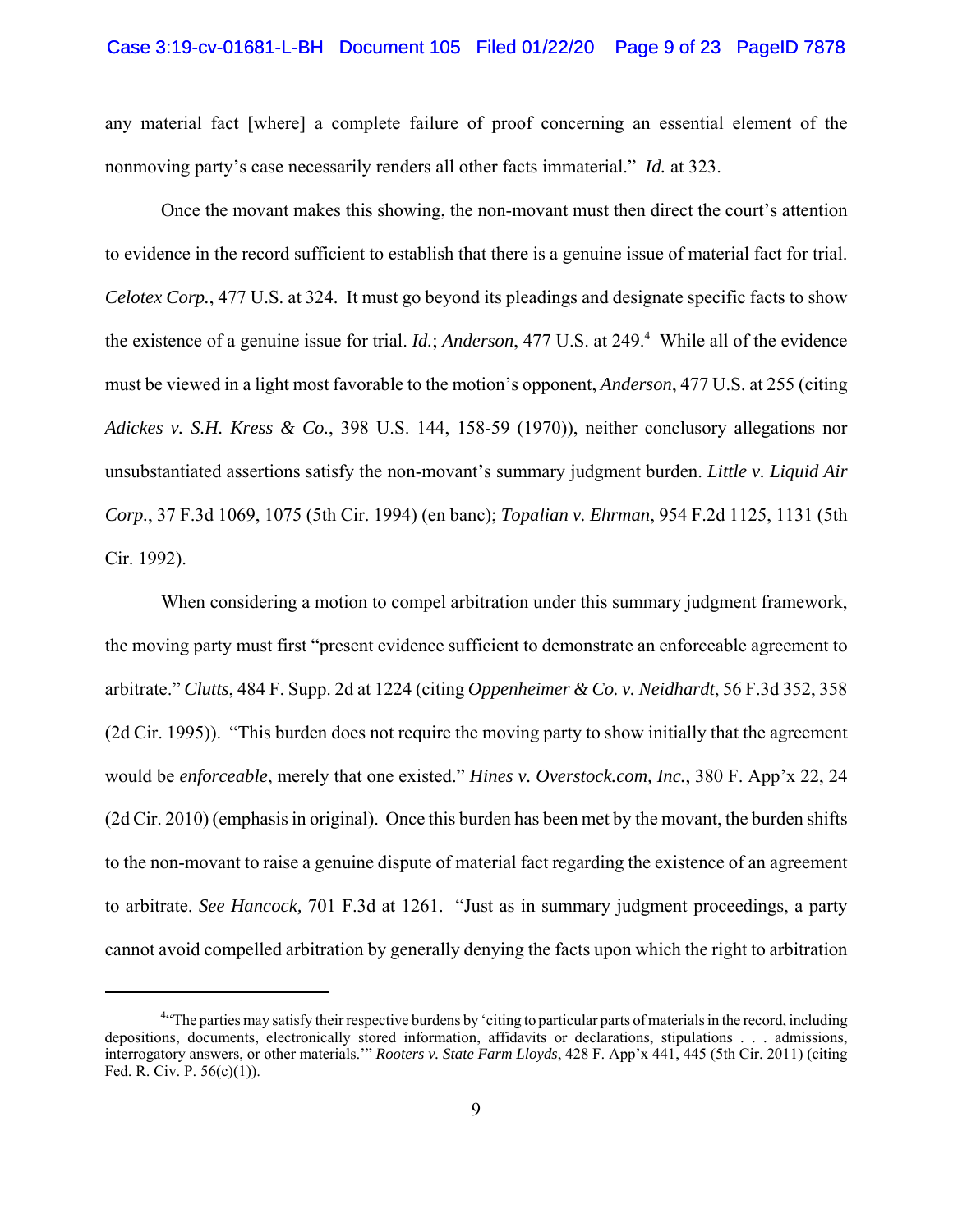#### Case 3:19-cv-01681-L-BH Document 105 Filed 01/22/20 Page 10 of 23 PageID 7879

rests; the party must identify specific evidence in the record demonstrating a material factual dispute for trial." *See Tinder*, 305 F.3d at 735. "Only when there is no genuine issue of fact concerning the formation of the agreement should the court decide as a matter of law that the parties did or did not enter into such an agreement." *Sandvik AB v. Advent Int'l Corp.*, 220 F.3d 99, 106 (3d Cir. 2000) (quoting *Par–Knit*, 636 F.2d at 54)).

### **IV. MOTION TO COMPEL**

Provident moves to compel arbitration based on the language in the Custodial Agreement, which mandates arbitration of any dispute relating to Dee's IRA. (*See* doc. 9.) Plaintiffs respond that "[t]he Estate cannot be compelled to arbitrate because Bill Neukranz never agreed to arbitrate any disputes with Provident, and no person acting on behalf of Bill's Estate ever agreed to arbitrate the Estate's claims." (doc. 23 at 15.) They also argue that Dee cannot be compelled to arbitrate her individual claims because the arbitration clause in the Custodial Agreement is invalid as it is illusory and unconscionable. (*Id.* at 9.)

#### **A. Agreement**

As noted, a district court must first determine whether a valid arbitration agreement exists between *all* the parties being compelled to arbitration. *See In re FirstMerit Bank, N.A.*, 52 S.W.3d at 753. This requires consideration of "(1) whether there is a valid agreement to arbitrate between the parties; and (2) whether the dispute in question falls within the scope of that arbitration agreement." *Safer*, 422 F.3d at 294 (citations omitted); *accord Webb*, 89 F.3d at 258. Courts should generally apply "ordinary state-law principles that govern the formation of contracts," but must give due regard to the federal policy favoring arbitration and resolve any ambiguities as to the scope of the arbitration clause itself in favor of arbitration. *Webb*, 89 F.3d at 258 (quoting *First Options of Chicago, Inc. v.*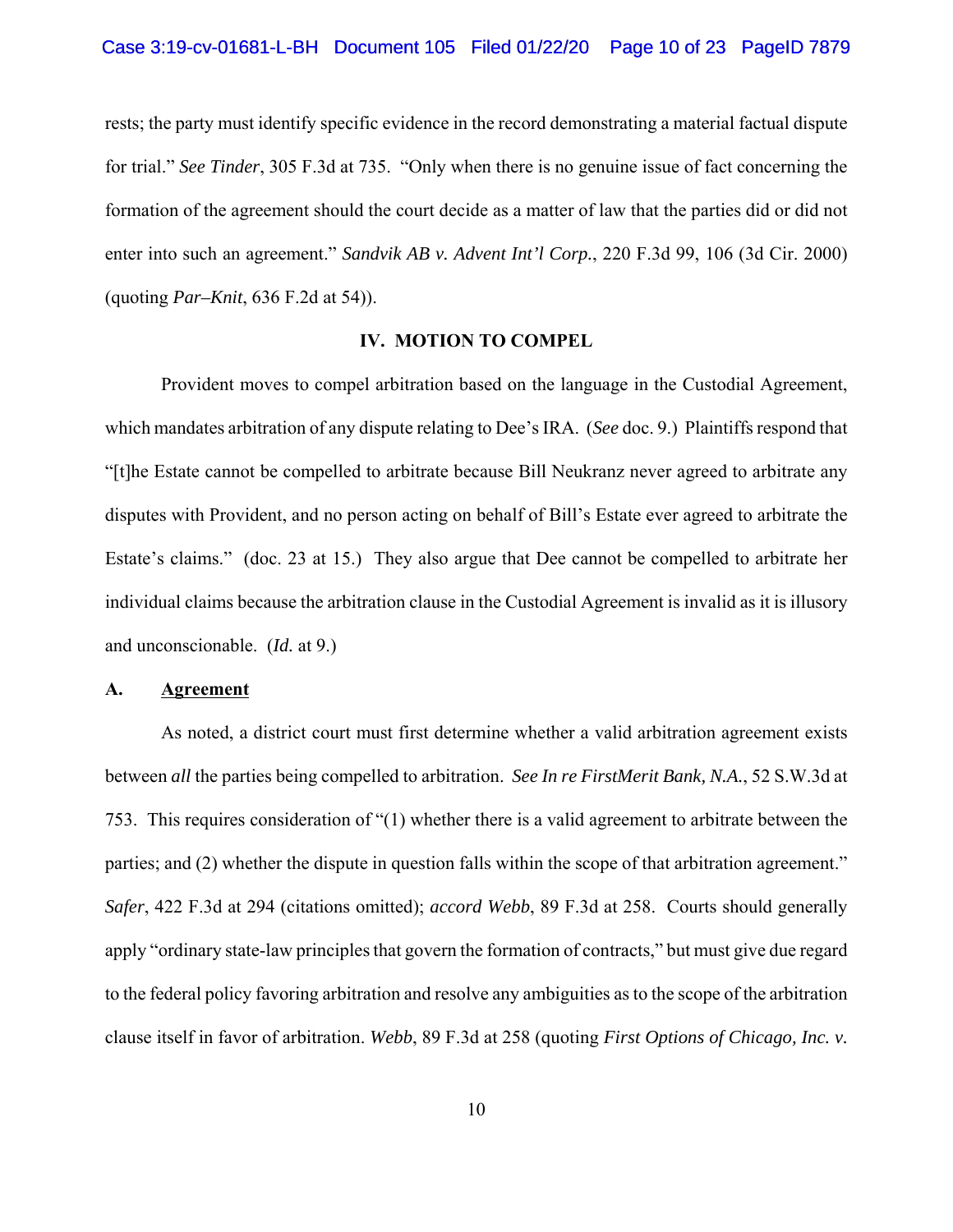*Kaplan*, 514 U.S. 938, 944 (1995)).

Under Texas law,<sup>5</sup> a party who seeks to compel arbitration has the initial burden to establish the existence of an arbitration agreement and to show that the asserted claims fall within its scope. *See In re Oakwood Mobile Homes, Inc.*, 987 S.W.2d 571, 573 (Tex. 1999) (per curiam), *abrogated in part by In re Halliburton Co.*, 80 S.W.3d 566 (Tex. 2002); *Wachovia Sec., LLC v. Emery*, 186 S.W.3d 107, 113 (Tex.App.–Houston [1st Dist.] 2006, no pet.). The burden then shifts to the party opposing arbitration to present evidence showing why the arbitration agreement should not be enforced. *Wachovia Sec.*, 186 S.W.3d at 113. The party opposing arbitration may show, for example, that the arbitration agreement was procured in an unconscionable manner, or induced or procured by fraud or duress. *See In re Oakwood*, 987 S.W.2d at 573.

Here, Provident presents the Application with Dee's signature, which referenced the Custodial Agreement and incorporated its terms and conditions, including its arbitration provision. (doc. 10 at 7-22, 24-27.) Plaintiffs do not dispute that Dee signed the Application, but claim that the evidence fails to show that the Estate was a party to the Custodial Agreement and to its arbitration provision.

<sup>&</sup>lt;sup>5</sup>Provident argues that Nevada law controls the interpretation of the agreement to arbitrate based on the choice of law provision in the Custodial Agreement, and notes that Nevada has a strong public policy favoring arbitration enforcement. (doc. 9 at 12.) Plaintiffs generally argue that Texas law applies because Texas has a materially greater interest than Nevada in this dispute "as the suit relates to a fraudulent scheme to steal Texas citizens' retirement savings and the relevant agreements involved were all negotiated and signed in Texas." (doc. 23 at 14.) While Provident's reply brief reiterates that Nevada law applies under the choice of law provision, it only relies on Texas and Fifth Circuit law in response to Plaintiffs' challenges to the agreement to arbitrate. (*See* doc. 26.) Further, it suggests that no meaningful conflict exists between Texas and Nevada law as to considerations of the arbitration provision's validity. (*Id.* at 5-6.) When a party fails to brief the laws of other states, it forfeits any choice of law argument. *See Arthur W. Tifford, PA v. Tandem Energy Corp.*, 562 F.3d 699, 705 n. 2 (5th Cir. 2009) ("[B]y failing to brief any other state's law, the parties have forfeited any choice of law argument."); *see also Friou v. Phillips Petroleum Co.*, 948 F.2d 972, 974 (5th Cir. 1991) ("[The issue] is not discussed in their briefs. A party who inadequately briefs an issue is considered to have abandoned the claim."). The Court therefore applies Texas law. *See, e.g., Marsoft, Inc. v. United LNG, L.P.*, No. CIV.A. H-13-2332, 2014 WL 1338709, at \*7 (S.D. Tex. Mar. 31, 2014) ("By failing to brief any other law, Defendant has forfeited a choice of-law argument with regard to its motion to compel arbitration.") (citing *Arthur W. Tifford, PA*, 562 F.3d at 705 n. 2); *CIMC Vehicles Grp. Co. v. Direct Trailer, LP*, No. CIV.A. H-10-709, 2012 WL 4017985, at \*9 (S.D. Tex. Aug. 24, 2012), *adopted by* 2012 WL 4018200 (S.D. Tex. Sept. 12, 2012) ("By uniformly relying on Texas law, the parties agree that it applies to their controversy. Absent any indication in the record that any other law should apply, the court applies Texas law.") (citing same).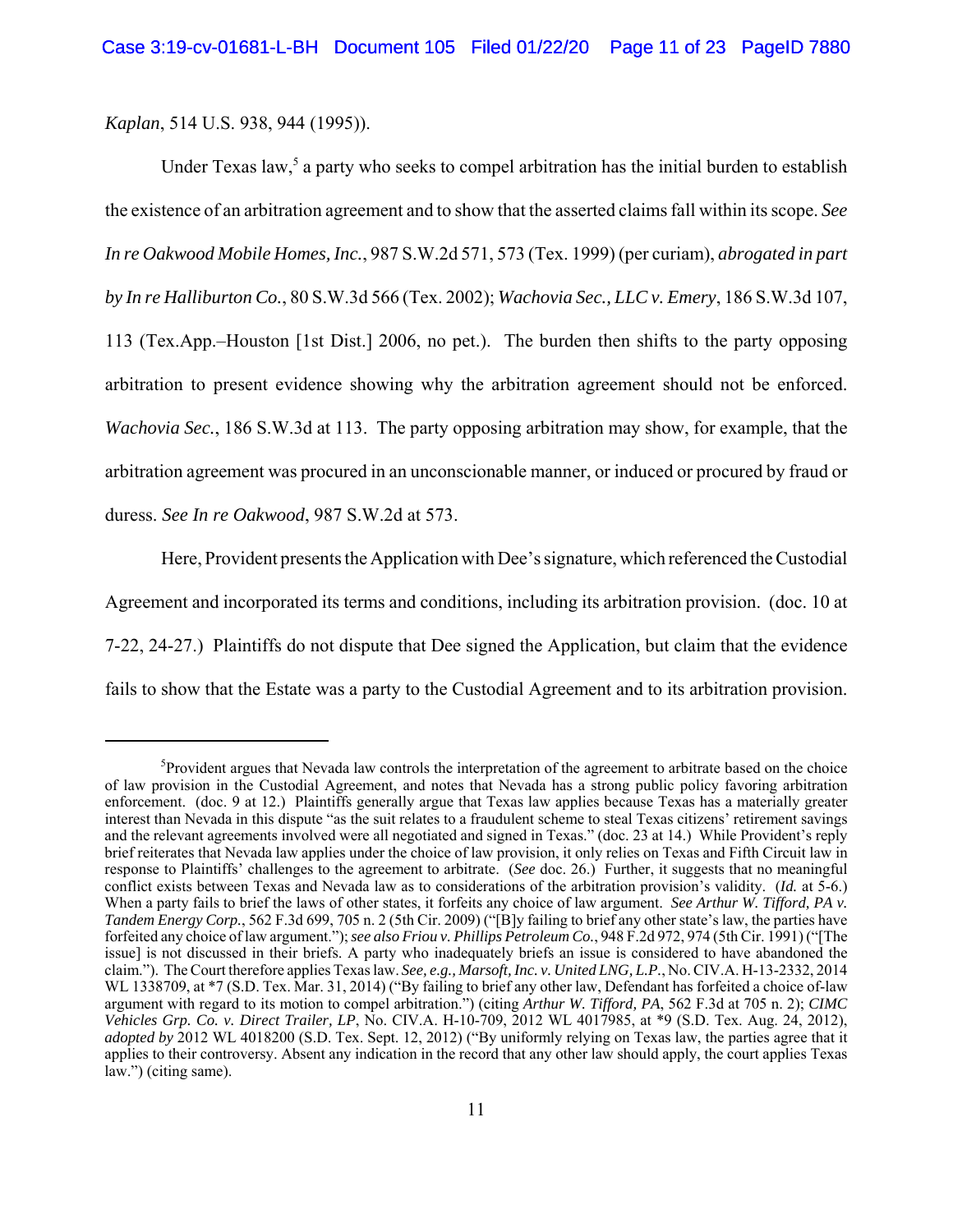(doc. 23 at 15.) Because of this, they argue, the Estate's claims cannot be compelled to arbitration. (*Id.*) They also argue that the arbitration provision is invalid and cannot be enforced to compel arbitration of Dee's individual claims because it is illusory and unconscionable. (*Id.* at 9.)

#### *1. The Estate*

It is undisputed that the Application, dated April 7, 2019, identifies the IRA Owner as "Dee Neukranz" and was signed by her individually with no reference to Mr. Neukranz or the Estate. (doc. 10 at 7-27.)<sup>6</sup> It is also undisputed that Dee was appointed executrix of the Estate on August 30, 2019. (docs. 23-8, 23-9.) Provident maintains that because Dee is the "only named plaintiff in this case," and she signed an agreement to arbitrate, it does not need to show that Mr. Neukranz or the Estate separately entered into an arbitration agreement, noting that an estate lacks the legal capacity to sue or be sued, and needs its "personal representative[,] or its heirs and beneficiaries must participate on its behalf." (doc. 26 at 8-9 (citing *Henson v. Estate of Crow*, 734 S.W.2d 648, 649 (Tex. 1987), and *Bernstein v. Portland Sav. & Loan Ass'n*, 850 S.W.2d 694, 699 (Tex. App.—Corpus Christi 1993, writ denied)).). $^7$ 

The estate of a deceased person "is not a legal entity and may not properly sue or be sued as such." *Belt v. Oppenheimer Blend Harrison & Tate*, 192 S.W.3d 780, 786-87 (Tex. 2006) (citation

<sup>&</sup>lt;sup>6</sup>Notably, the Application was to open a traditional IRA, which is a type of account that "offer[s] tax advantages to encourage *individuals* to save for retirement." *See Clark v. Rameker*, 573 U.S. 122, 124 (2014) (emphasis added); *see generally* 26 U.S.C. § 408. The Estate is not an individual.

 $7$ Provident's reply contends for the first time that Mr. Neukranz agreed to arbitrate because "he was provided the amended Custodial Agreement on or about January 26, 2019, and never objected." (doc. 26 at 5.) Because this evidentiary basis was raised for the first time in its reply, Provident's new argument will not be considered. *See Springs Indus., Inc. v. Am. Motorists Ins. Co.*, 137 F.R.D. 238, 239 (N.D. Tex. 1991); *see, e.g., Pennsylvania Gen. Ins. Co. v. Story*, No. 3:03-cv-0330-G, 2003 WL 21435511, at \*1 (N.D. Tex. June 10, 2003) ("[A] court generally will not consider arguments raised for the first time in a reply brief."); *Highpoint Risk Servs. LLC v. Companion Prop. & Cas. Ins. Co.*, No. 3:14-CV-3398-L, 2015 WL 5613336 (N.D. Tex. Aug. 25, 2015), *adopted by* 2015 WL 5666727 (N.D. Tex. Sept. 24, 2015) (declining to consider new arguments made for the first time in a reply brief). Even if considered, however, the recommendation would remain the same as Provident fails to "present evidence sufficient to demonstrate an enforceable agreement to arbitrate" by Mr. Neukranz. *See Clutts*, 484 F. Supp. 2d at 1224.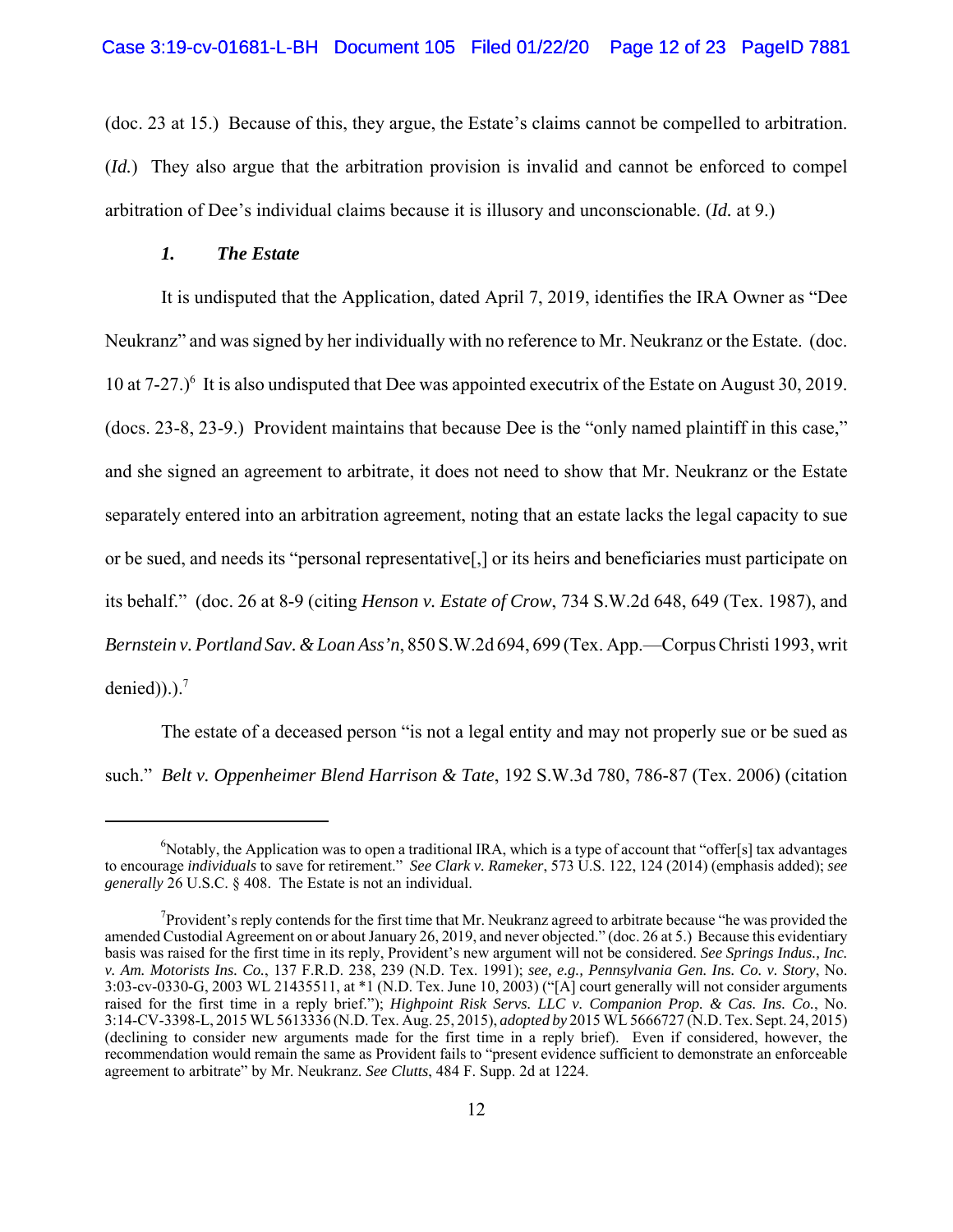omitted). Because an estate lacks the legal capacity to sue as a standalone party, the authorized representative of the estate must bring a claim on its behalf. *Id.* "In Texas, an estate's representative is either the 'executor' if named in the will or the 'administrator' if the person dies intestate." *Dukes v. Strand*, No. 3:15-CV-3600-BT, 2019 WL 2567687, at \*2 (N.D. Tex. June 21, 2019) (quoting *In re Seitz*, 430 B.R. 761, 762 (Bankr. N.D. Tex. 2010) (internal citations omitted)); *see also* Tex. Estates Code Ann. § 22.031. The executor's authority and duty to act on behalf of an estate is vested upon his appointment by the probate court. *See Jefferson State Bank v. Lenk*, 323 S.W.3d 146, 150 (Tex. 2010); *see also In re Seitz*, 430 B.R. at 762 (citations omitted) ("The personal representative is not authorized to act on behalf of the deceased debtor until Letters Testamentary or Letters of Administration are issued by the courts."). It is longstanding Texas law that an "executor may also act in another capacity concerning the estate." *Accidental Oil Mills v. Tomlinson*, 8 S.W.2d 558, 560 (Tex. Civ. App.—Austin 1928, writ ref'd). While the executor is considered the estate's agent "when contracting for anything necessary for the administration of the estate," *Ward v. Prop. Tax Valuation, Inc.*, 847 S.W.2d 298, 300 (Tex. App.—Dallas 1992, writ denied), "contracts of executors or administrators are not binding upon their estates unless such contracts are authorized by statute or extended by the terms of a will," *Kuteman v. Stone*, 150 S.W.2d 102, 106 (Tex. Civ. App.—Amarillo 1941, no writ). Further, "Texas law does not presume agency; the party alleging agency has the burden of proving it." *Kahn v. Imperial Airport, L.P.*, 308 S.W.3d 432, 441 (Tex. App.—Dallas 2010, no pet.) (citing *IRA Resources, Inc. v. Griego*, 221 S.W.3d 592, 597 (Tex. 2007)).

Provident has not offered any authority finding an estate's lack of capacity to file suit as a standalone party a proper basis for compelling it to arbitration when the decedent's spouse, in her individual capacity, executes an agreement with an arbitration provision. In *In re Estate of Hendricks*,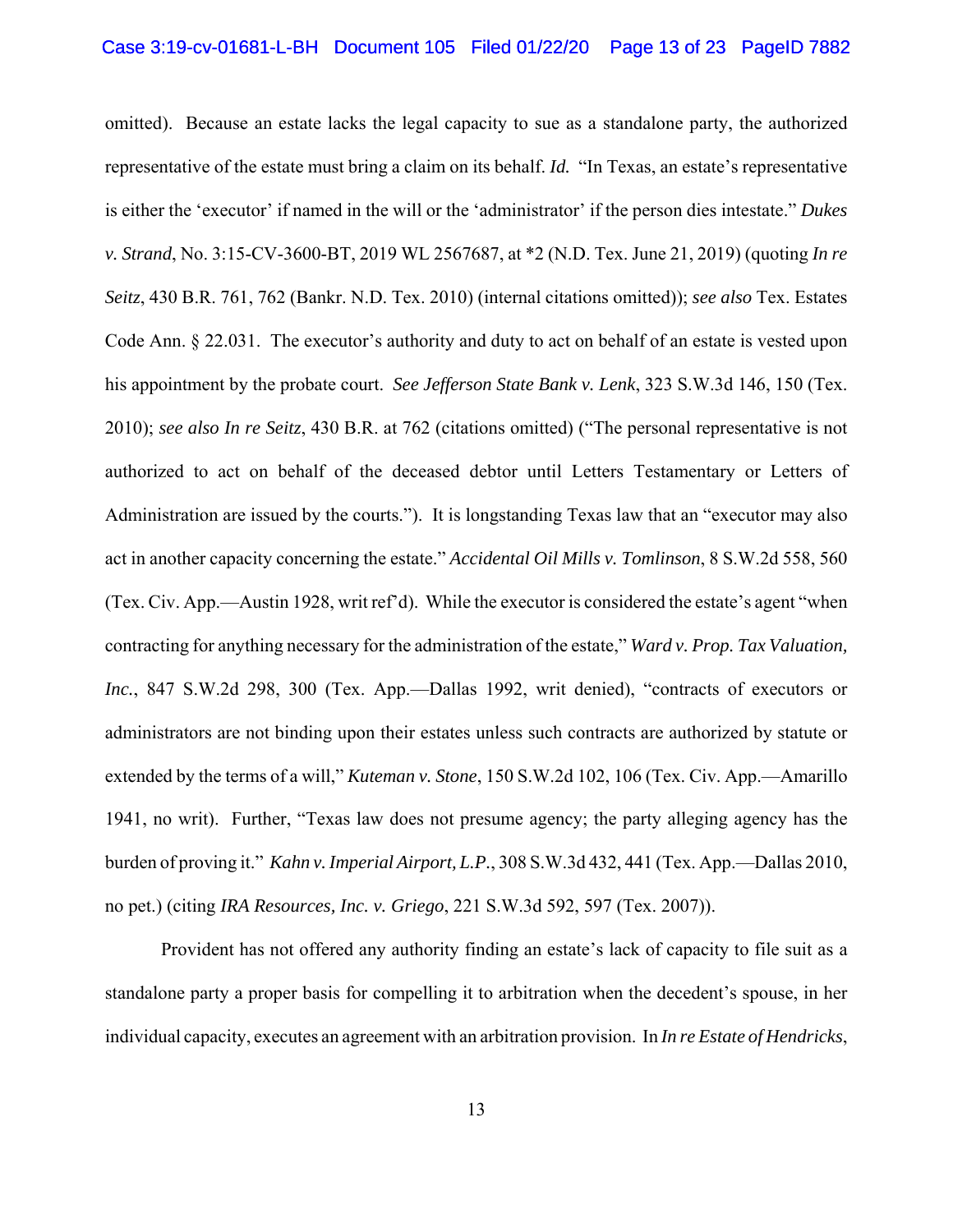05-02-00871-CV, 2002 WL 1380422, at \*1 (Tex. App.—Dallas June 27, 2002, no pet.), a husband signed agreements to open two accounts with a brokerage firm, but neither agreement contained an arbitration provision. After he died, his widow opened a new individual account with the brokerage firm and requested that the funds from her husband's accounts be transferred to her new account. The widow signed an agreement with the brokerage firm that included a provision agreeing to arbitrate disputes between the parties. The widow later sued the brokerage firm in her capacity as executrix of her husband's estate for mismanagement of his accounts. The brokerage firm moved to compel arbitration of the estate's claims based on the arbitration provision in the agreement associated with the widow's account. The trial court granted the motion, and the widow sought a writ of mandamus. The intermediate appeals court vacated the order compelling arbitration "because the executrix of the Estate of Sterling Hendricks is not a signatory to and is not bound by the terms of an arbitration agreement signed by Mrs. Hendricks, individually, when the executrix is not making any claims requiring reliance on the terms of the agreement containing the arbitration provision." *Id.* (citing *Southwest Texas Pathology Assoc., L.L.P. v. Roosth*, 27 S.W.3d 204, 208, (Tex.App.–San Antonio 2000, orig. proceeding); *In re Conseco Fin. Serv. Corp.*, 19 S.W.3d 562, 571 (Tex.App.–Waco 2000, orig. proceeding).

As in *In re Estate of Hendricks*, Mr. Neukranz opened an IRA account with Provident, and the agreement associated with his account did not contain an arbitration provision. After he passed away Dee, opened a new IRA account with Provident and requested that the funds from his IRA account be transferred to her account. She also signed an agreement with an arbitration provision. Although Dee is suing Provident both individually and as the representative of the Estate, none of the claims by the Estate relies on the terms of the Custodial Agreement. As in *In re Estate of Hendricks*, Dee is not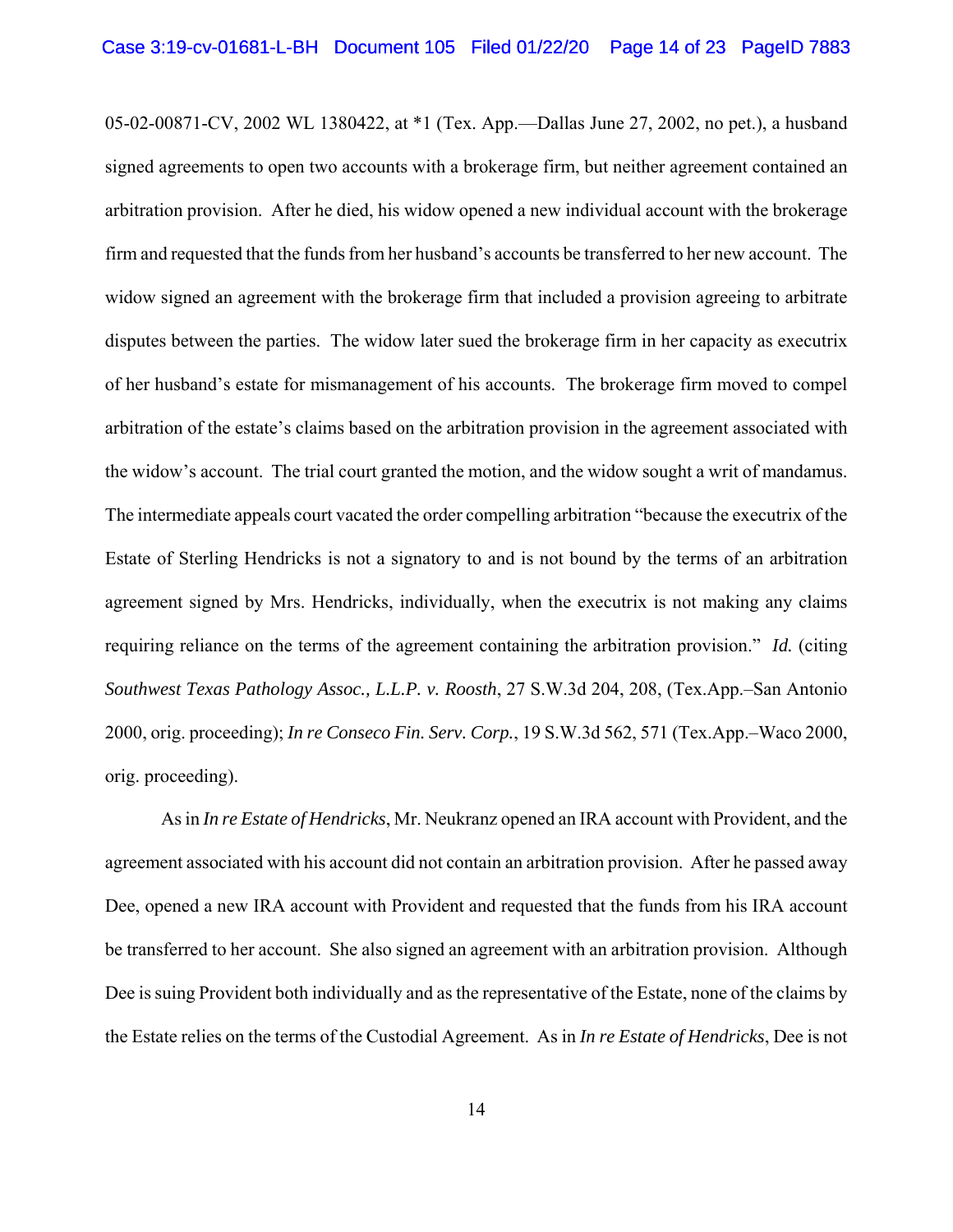a signatory to the arbitration provision in her capacity as an heir and representative of the Estate, and her signature on the agreement individually is not a clear and unmistakable agreement to submit claims by the Estate against Provident to arbitration. *See id* at \*1; *see also Leshin v. Oliva*, 04-14-00657-CV, 2015 WL 4554333, at \*6 (Tex. App.—San Antonio July 29, 2015, no pet.) ("evidence that an individual signed the arbitration agreement as an agent in his representative capacity is not clear and unmistakable evidence that the individual, in his individual capacity, agreed to arbitrate the issue of arbitrability").<sup>8</sup> Significantly, Dee was not formally appointed by the probate court as the executrix of the Estate until August 30, 2019–approximately five months after she executed the Application. (*See* docs. 23-8, 23-9.) As noted, an executrix has no power to act on behalf of the estate until the will is probated or is otherwise qualified as directed by statute. *See Kuteman*, 150 S.W.2d at 106; *Neel v. Maurice*, 223 S.W.2d 690, 693 (Tex. Civ. App.—El Paso 1941, no writ) ("an executor derives no power until the will is probated and he qualifies as directed by statute").

Because Provident seeks to compel arbitration of the Estate's claims based on an arbitration agreement executed by Dee, it bears the burden to demonstrate its validity to compel Dee individually *and* the Estate to arbitration. *See Clutts*, 484 F. Supp. 2d at 1224. As discussed, Dee signed the Application with no indication of her representative capacity, and it was executed five months before she was appointed executrix of the Estate. Provident has not provided any evidence or legal authority supporting its argument that the Estate had agreed to arbitrate by way of the Application signed by

<sup>8</sup> Texas and federal law recognize six theories under which a court could compel a non-signatory to arbitrate. *In re Merrill Lynch Trust Co.*, 235 S.W.3d at 191; *Bridas S.A.P.I.C. v. Government of Turkmenistan*, 345 F.3d 347, 356 (5th Cir. 2003). Those theories include (1) incorporation by reference, (2) assumption, (3) agency, (4) veil-piercing/alter ego, (5) estoppel, and (6) third-party beneficiary. *Bridas*, 345 F.3d at 356. Provident's motion to compel arbitration does not invoke or address any of these theories in support of its motion.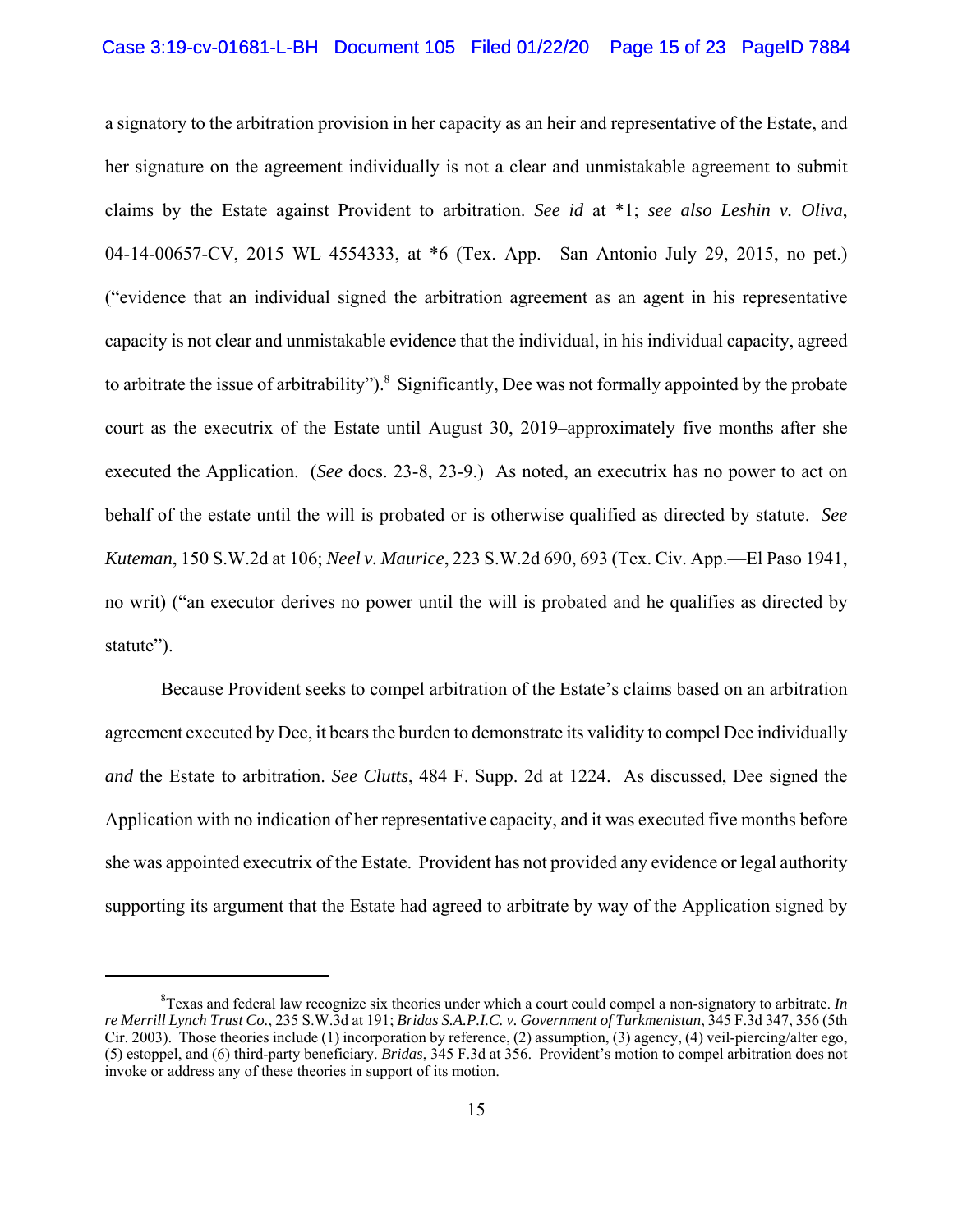Dee.<sup>9</sup> Accordingly, its motion to compel arbitration of the Estate's claims should be denied.

### *2. Dee*

As discussed, the parties do not dispute that Dee signed the Application, which incorporated the arbitration provision in the Custodial Agreement. It is also uncontroverted that the language in the arbitration provision broadly covers "[a]ny dispute, claim or controversy arising out of, in connection with or relating to the performance of this agreement or its termination." (*See* doc. 10 at 10.) Given these facts, Provident has met its burden with respect to Dee individually.

The burden now shifts to Plaintiffs to show why the agreement signed by Dee should not be enforced. Plaintiffs argue that the arbitration agreement fails as a matter of contract law because it is illusory and unconscionable. (doc. 23 at 9.)

### **a. Illusory**

Under Texas law, arbitration agreements, like all other contracts, must be supported by consideration. *In re Palm Harbor Homes, Inc.*, 195 S.W.3d 672, 676 (Tex. 2006) (citation omitted). "In the context of stand-alone arbitration agreements, binding promises are required on both sides as they are the only consideration rendered to create a contract. But when an arbitration clause is part of an underlying contract, the rest of the parties' agreement provides the consideration." *In re AdvancePCS Health L.P.*, 172 S.W.3d 603, 607 (Tex. 2005) (citations omitted).

Still, an arbitration clause may be illusory "if one party can 'avoid its promise to arbitrate by amending the provision or terminating it altogether.' " *Carey v. 24 Hour Fitness, USA, Inc.*, 669 F.3d

 $^{9}$ Provident also argues for the first time in its reply brief that Dee ratified the arbitration provision "when she chose to keep the account and transact business from its funds by continuing to make premium payments" after being named the personal representative. (doc. 26 at 9.) As discussed, Provident's ratification argument will not be considered because it was raised for the first time in its reply. *See Springs Indus., Inc.*, 137 F.R.D. at 239. Even if considered, however, the recommendation would remain the same. *See Anderson v. Badger*, 693 S.W.2d 645, 647 (Tex.App.—Dallas 1985, writ ref'd n.r.e.) ("The doctrine of ratification, however, does not apply where the third party intends to deal, not with the principal, but rather with the agent in the agent's individual capacity.").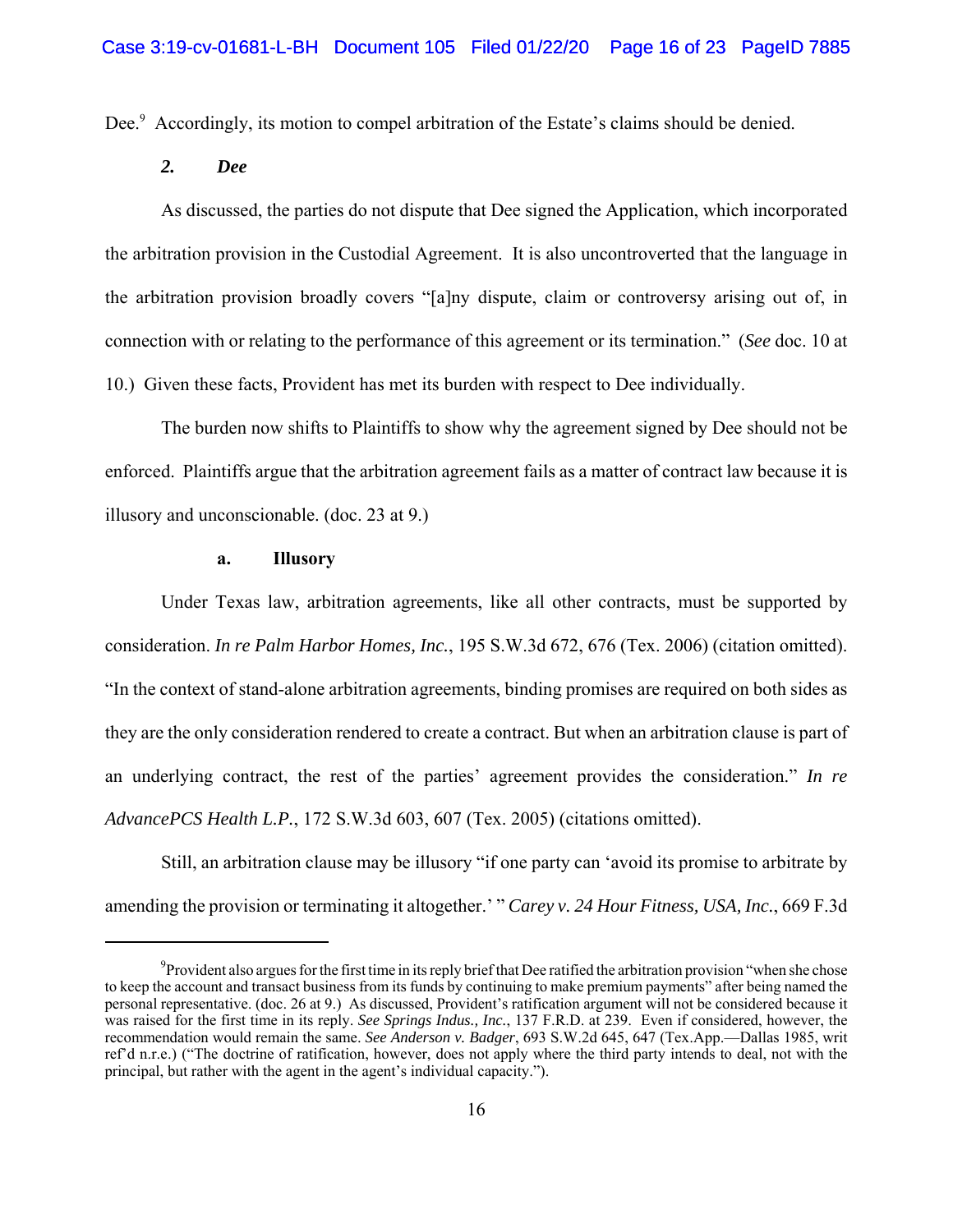202 (5th Cir. 2012) (quoting *In re 24R, Inc.*, 324 S.W.3d 564, 567 (Tex. 2010)). If one party to an arbitration agreement seeks to invoke arbitration to settle a dispute, and the other party can suddenly change the terms of the agreement to avoid arbitration, the agreement has been illusory from the outset. *Id.*; *D.R. Horton, Inc. v. Brooks*, 207 S.W.3d 862, 867 (Tex. App.–Houston [14th Dist.] 2006, no pet.) ("An illusory promise is one that fails to bind the promisor because he retains the option of discontinuing performance without notice."). "This is not to say, however, that if a party retains any ability to terminate the agreement, the agreement is illusory." *Nelson v. Watch House Intern., LLC*, 815 F.3d 190, 193 (5th Cir. 2016) (internal quotations omitted). "[W]here an arbitration clause is subject to unilateral modification or termination, such agreements are upheld as binding . . . when they feature guarantees to prior notice and no retroactive application." *Henry & Sons Constr. Co., Inc. v. Campos*, 510 S.W.3d 689, 694 (Tex. App.—Corpus Christi 2016, pet. denied) (citing *In re Halliburton Co.*, 80 S.W.3d 566, 569-70 (Tex. 2002)) (other citations omitted). Even if a party retains the ability to modify the arbitration agreement, it is not illusory if there is a "savings clause" that requires advance notice and prevents its retroactive application. *See In re Halliburton Co.*, 80 S.W.3d at 569- 70.

Plaintiffs argue that the arbitration provision is illusory because the Custodial Agreement "gives Provident the unilateral power to modify or terminate the arbitration clause at any time without the other party's consent and the agreement contains no provision limiting this right to prospective claims or providing for prior notice." (doc. 23 at 22.) Section 8.14 states:

We have the right to amend this agreement at any time. Any amendments we make, including those made to comply with the [Internal Revenue] Code and related regulations, does not require your consent. You will be deemed to have consented to any other amendment unless, within 30 days from the date we send the amendment, you notify us in writing that you do not consent.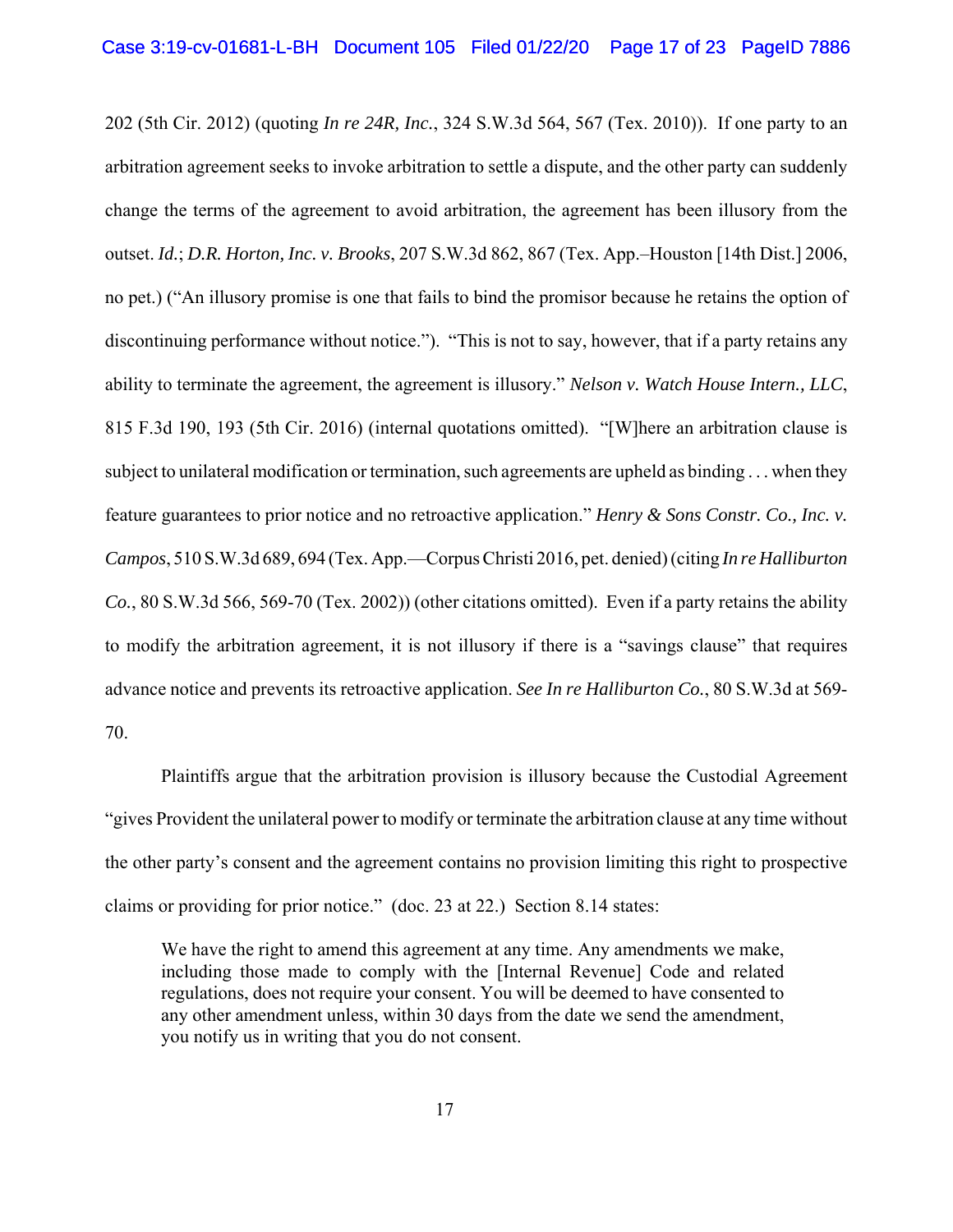(doc. 10 at 13.)

A court construes an arbitration agreement according to the rules applicable to contract interpretation. *Ellison v. Canton Long Term Care, LLC*, 2:15-CV-1650-JRG-RSP, 2016 WL 2942292, at \*3 (E.D. Tex. May 20, 2016) (citing *J.M. Davidson, Inc.*, 128 S.W.3d at 229). "In construing a written contract, the primary concern of the court is to ascertain and give effect to the parties' intentions as expressed in the instrument." *J.M. Davidson, Inc.*, 128 S.W.3d at 229. If the contract can be given a definite or certain legal meaning, it is unambiguous as a matter of law. *Columbia Gas Transmission Corp. v. New Ulm Gas, Ltd.*, 940 S.W.2d 587, 589 (Tex.1996). If the contract is susceptible to more than one reasonable interpretation, the contract is ambiguous, therefore giving rise to a question of fact. *Id.* "Only after a contract is found to be ambiguous may parol evidence be admitted for the purpose of ascertaining the true intentions of the parties expressed in the contract." *Friendswood Dev. Co. v. McDade & Co.*, 926 S.W.2d 280, 926 S.W.2d 280, 283 (Tex. 1996). Courts "must examine and consider the entire writing in an effort to harmonize and give effect to all the provisions of the contract so that none will be rendered meaningless." *Sharpe v. AmeriPlan Corp.*, 769 F.3d 909, 915 (5th Cir. 2014) (quoting *Italian Cowboy Partners, Ltd. v. Prudential Ins. Co. of Am.*, 341 S.W.3d 323, 333 (Tex. 2011).

Here, Section 8.14 indicates that any amendment by Provident does not require Dee's *express* consent and that she will have implicitly consented to an amendment by not objecting to it within thirty days of its notice. (*See* doc. 10 at 13.) Based on this language, Provident did not retain the unilateral right to amend the arbitration agreement at any time with retroactive application; the amendment can be rejected by the other side within thirty days from the date it is sent. The accountholder's ability to reject any amendment within a thirty day notice window provides sufficient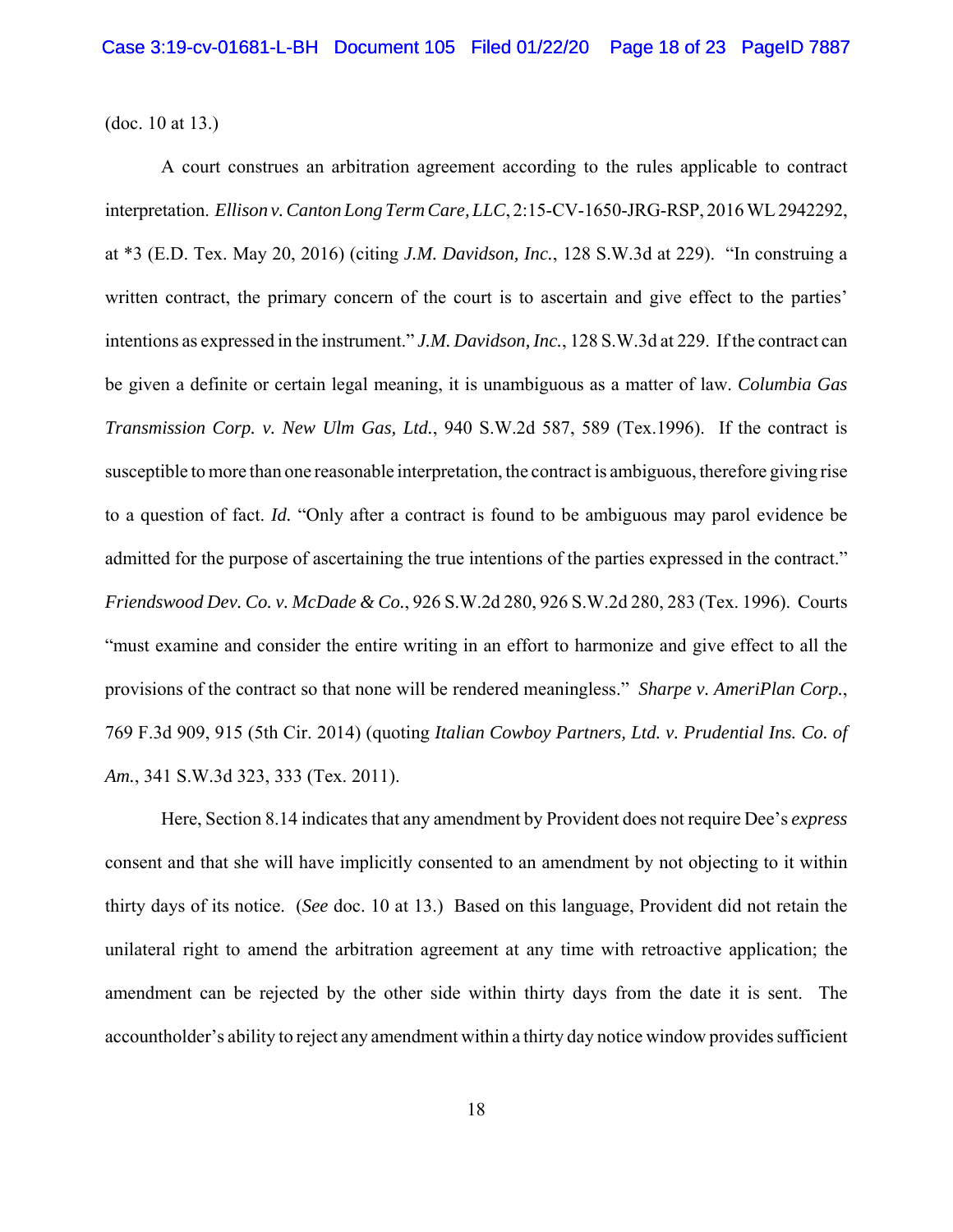guarantee of "prior notice and no retroactive application." *See Henry & Sons Constr. Co., Inc.,* 510 S.W.3d at 694. The arbitration agreement is not void, invalid, or unenforceable as illusory.

#### **b. Unconscionable**

In Texas,<sup>10</sup> an unconscionable contract is unenforceable. *See In re Poly-Am., L.P.*, 262 S.W.3d 337, 348 (Tex. 2008). Unconscionability under Texas law can either be procedural, if it involves circumstances surrounding the adoption of the arbitration provision, or substantive, if it concerns the fairness of the arbitration provision itself. *Carter v. Countrywide Credit Indus., Inc.*, 362 F.3d 294, 301 (5th Cir. 2004) (citing *In re Haliburton Co.*, 80 S.W.3d 566, 571 (Tex. 2002)). "In determining whether an agreement is unconscionable, the court must examine 'the entire atmosphere in which the agreement was made; the alternatives, if any, available to the parties at the time the contract was made; the 'nonbargaining ability' of one party; whether the contract was illegal or against public policy; and whether the contract was oppressive or unreasonable.'" *Fat Butter, Ltd v. BBVA USA Bancshares, Inc*, 4:09-CV-3053, 2010 WL 11646900, at \*16 (S.D. Tex. Apr. 13, 2010), *adopted sub nom. by Fat Butter, Ltd. v. BBVA USA Bancshares, Inc.*, CIV.A. H-09-3053, 2010 WL 8756271 (S.D. Tex. Apr. 29, 2010) (quoting *Alamo Moving & Storage One Corp. v. Mayflower Transit L.L.C.*, 46 F. App'x 731, 2002 WL 1973484, at \*2 (5th Cir. July 31, 2002)). "The burden of proving unconscionability rests on the party seeking to invalidate the arbitration agreement." *Id.* The court may only evaluate

<sup>&</sup>lt;sup>10</sup>As discussed, Plaintiffs initially argued that the Nevada choice of law provision should not be enforced and Texas law should apply because Texas has a materially greater interest than Nevada in this dispute. (doc. 23 at 14.) Nevertheless, they rely on Nevada law in support of their unconscionability argument without explanation. "While a federal court is required to take judicial notice of the content of the laws of every state, a party has 'an obligation to call the applicability of another state's law to the court's attention in time to be properly considered.'" *ACE Am. Ins. Co. v. Danallan, Inc.*, No. EP-08-CV-296-DB, 2009 WL 10698760, at \*2 (W.D. Tex. Apr. 23, 2009) (quoting *Kucel v. Walter E. Heller & Co.*, 813 F.2d 67, 74 (5th Cir. 1987)). Because they do not brief why the laws of Nevada apply to this particular issue, "they have waived any alternative choice-of-law argument." *Indian Harbor Ins. Co. v. KB Lone Star, Inc.*, No. H-11-CV-1846, 2012 WL 3866858, at \*3 (S.D. Tex. Sept. 5, 2012) (citing *Arthur W. Tifford, PA*, 562 F.3d at 705 n. 2); *see also Cinel v. Connick*, 15 F.3d 1338, 1345 (5th Cir. 1994) ("A party who inadequately briefs an issue is considered to have abandoned the claim."). Accordingly, Texas law is also applied to the unconscionability issue.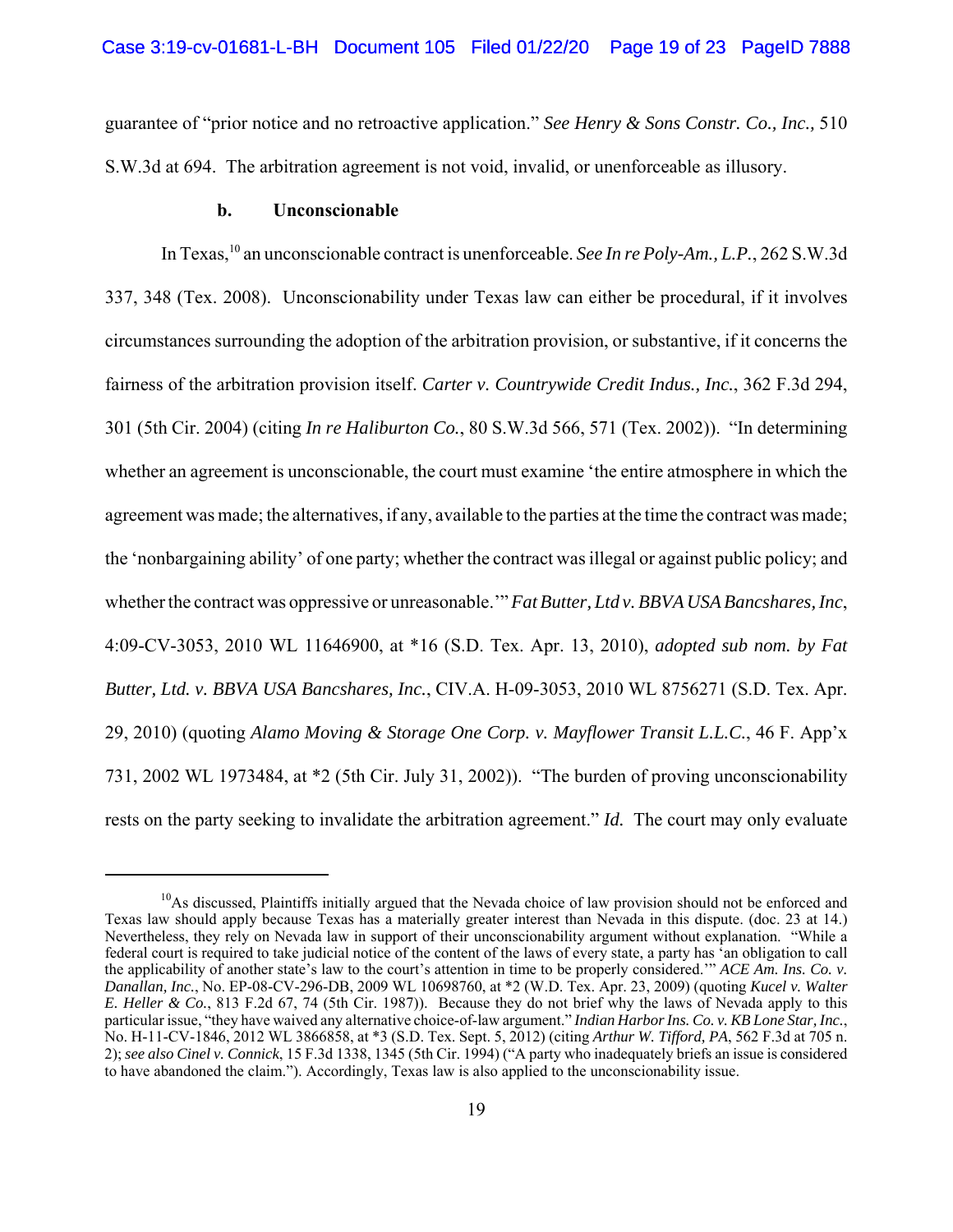the unconscionability of the arbitration provision, not the contract as a whole. *Banc One Acceptance Corp. v. Hill*, 367 F.3d 426, 430 (5th Cir. 2004).

#### *i. Procedural*

Procedural unconscionability examines "the contract formation process and the alleged lack of meaningful choice." *BDO Seidman, LLP v. J.A. Green Dev. Corp.*, 327 S.W.3d 852, 858 (Tex. App.—Dallas 2010, no pet. h.). "The focus is on the facts surrounding the bargaining process." *In re Rangel*, 45 S.W.3d 783, 786 (Tex. App.—Waco 2001, orig. proceeding).

Plaintiffs initially argue that the arbitration provision is procedurally unconscionable because the Application is a contract of adhesion, as "accountholders lacked a meaningful opportunity to negotiate its terms." (*See* doc. 23 at 28.) In Texas, "[a]dhesion contracts are not automatically or *per se* unconscionable, and there is nothing *per se* unconscionable about arbitration agreements." *In re Lyon Fin. Servs.*, 257 S.W.3d 228, 233 (Tex. 2008); *In re AdvancePCS Health L.P.*, 172 S.W.3d 603, 608 (Tex. 2005). Because adhesive contracts are not considered automatically unconscionable under Texas law, Plaintiffs' procedural unconscionability challenge to the arbitration provision on grounds that the Custodial Agreement is an adhesion contract is without merit. *See Fat Butter, Ltd*, 2010 WL 11646900, at  $*17$ .<sup>11</sup>

Plaintiffs also argue that the circumstances of the Application support procedural unconscionability because Dee had to make a decision regarding her husband's IRA in the wake of his death. (doc. 23 at 28-29.) Although Provident provided Dee with three options with respect to Mr.

<sup>11</sup>Plaintiffs contend that adhesion contracts are procedurally unconscionable under Nevada law. (*See* doc. 23 at 27-28.) They waived any argument as to the applicability of Nevada law when they failed to adequately brief the choice of law issue on unconscionability. *See Arthur W. Tifford, PA*, 562 F.3d at 705 n. 2*; Indian Harbor Ins. Co.*, 2012 WL 3866858, at \*3. Nevertheless, Plaintiffs would still need to demonstrate an agreement's substantive unconscionability because "Nevada law requires both procedural and substantive unconscionability to invalidate a contract as unconscionable." *U.S. Home Corp. v. Michael Ballesteros Trust*, 415 P.3d 32, 41 (Nev. 2018).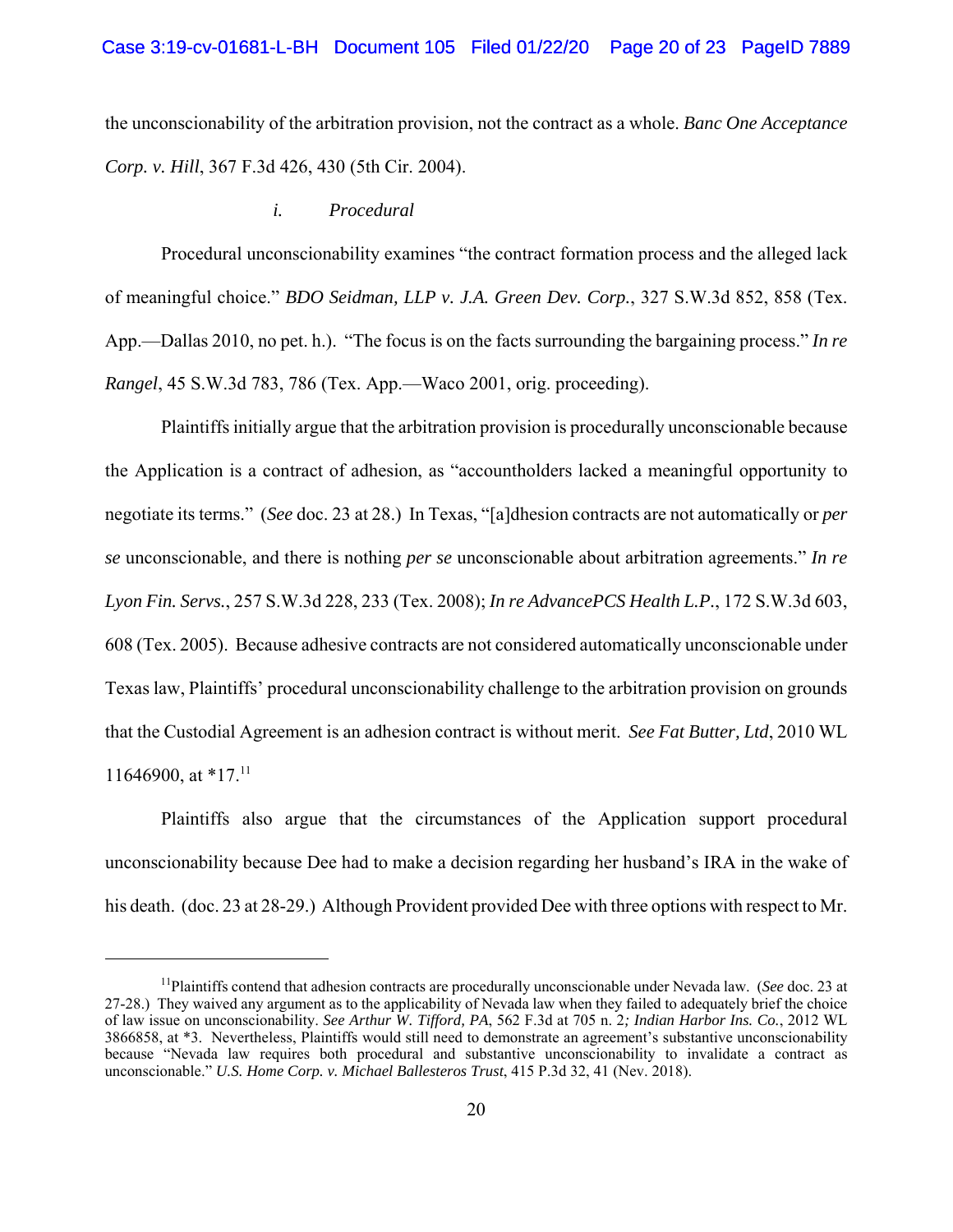# Case 3:19-cv-01681-L-BH Document 105 Filed 01/22/20 Page 21 of 23 PageID 7890

Neukranz's IRA account, Plaintiffs contend that "the only option that did not involve incurring taxes or forfeiting the assets was to open her own Provident IRA on Provident's terms." (*Id.*) In Texas, a contract is not procedurally unconscionable simply because it results from a "take it or leave it" offer. *See In re AdvancePCS Health L.P.*, 172 S.W.3d 603, 608 (Tex. 2005) (holding that a contract was not procedurally unconscionable simply because the plaintiffs were "forced to accept it"). There is no evidence in the record that the process through which Dee entered into the agreement with Provident was unfair or oppressive. Dee had the ability to transfer the IRA account to another brokerage firm, but instead chose to open an IRA account with Provident despite the arbitration provision in the Custodial Agreement.

Plaintiffs have not met their burden of showing that the arbitration provision in the Custodial Agreement was procedurally unconscionable.

### *ii. Substantive*

In Texas, the general test for substantive unconscionability is "whether, given the parties' general commercial background and the commercial needs of the particular trade or case, the clause involved is so one-sided that it is unconscionable under the circumstances existing when the parties made the contract." *In re FirstMerit Bank, N.A.*, 52 S.W.3d 749, 757 (Tex. 2001). The focus is on preventing "oppression and unfair surprise and not of disturbing allocation of risks because of superior bargaining power." *Id.* "But a bargain is not negated because one party may have been in a more advantageous bargaining position." *In re Palm Harbor Homes, Inc.*, 195 S.W.3d at 679; *In re Lyon Fin. Services, Inc.*, 257 S.W.3d at 233.

Plaintiffs argue that the indemnity provision in the Custodial Agreement makes the arbitration provision substantively unconscionable because it effectively leaves Dee "with no recourse in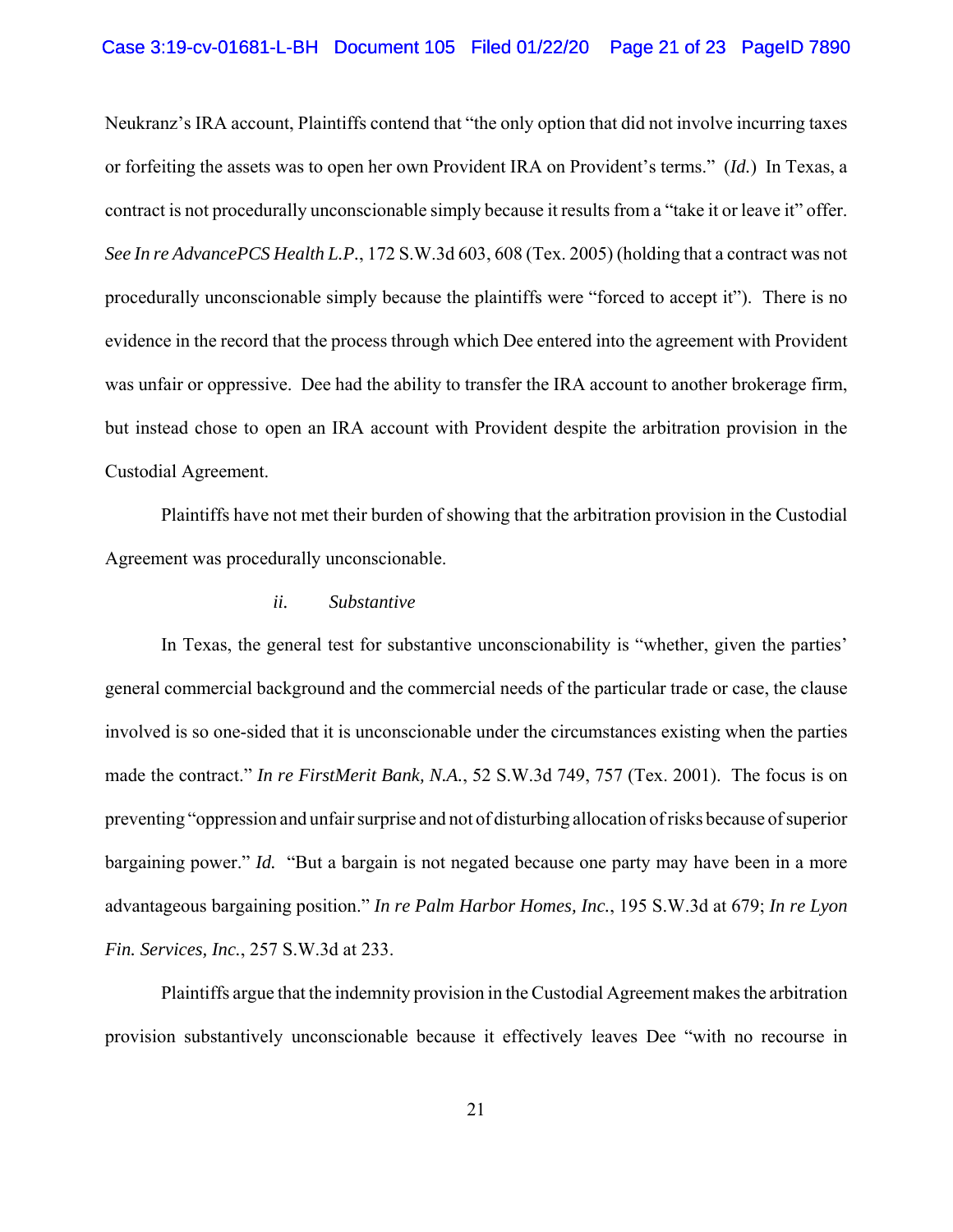arbitration against Provident, while not impairing any of Provident's rights at all." (doc. 23 at 29-30.) The indemnity provision provides in relevant part that the accountholder "agree[s] to release, indemnify, and hold [Provident] harmless for any and all claims, actions, proceedings, damages, judgments, liabilities, costs, and expenses (including, without limitation, attorneys' fees) arising from or in connection with this agreement." (doc. 10 at 8.) It is not restricted to claims in arbitration, but is "generally applicable to the contract regardless of forum—whether judicial or arbitral." *Alvarez v. Gryphon Holdco, LLC*, No. SA18CV01298FBESC, 2019 WL 4478889, at \*4 (W.D. Tex. Sept. 18, 2019). Their substantive unconscionability argument is therefore directed at the validity of the entire agreement.<sup>12</sup> "Only if the arbitration clause can be attacked on an independent basis can the court decide the dispute; otherwise, general attacks on the agreement are for the arbitrator." *Will–Drill Res, Inc.*, 352 F.3d at 218. Because the substantive unconscionability challenge to the indemnity provision is directed to the entire agreement and not the arbitration agreement itself, it is an issue for an arbitrator to decide. *See id.*

Because Plaintiffs have not shown why the arbitration agreement should not be enforced, Dee is bound by the terms of the agreement to arbitrate.

#### **B. Step Two–Legal Restraints**

The next step is to determine whether any legal restraints external to the agreement foreclose arbitration of Dee's claims. *See OPE Int'l LP*, 258 F.3d at 445-46. Here, Plaintiffs do not argue that any external legal constraints exist. (*See* doc. 23.) Because no legal restraints external to the Custodial Agreement foreclose arbitration of Dee's claims, she should be compelled to submit her claims to

 $12$ Plaintiffs also argue that the amendment provision is substantively unconscionable because it "purports to give Provident the unilateral right to amend the contract retroactively without notice or consent." (doc. 23 at 30.) As discussed, however, Provident's right to amend the Custodial Agreement is not unilateral because an accountholder has the ability to reject any amendment within thirty days' notice.